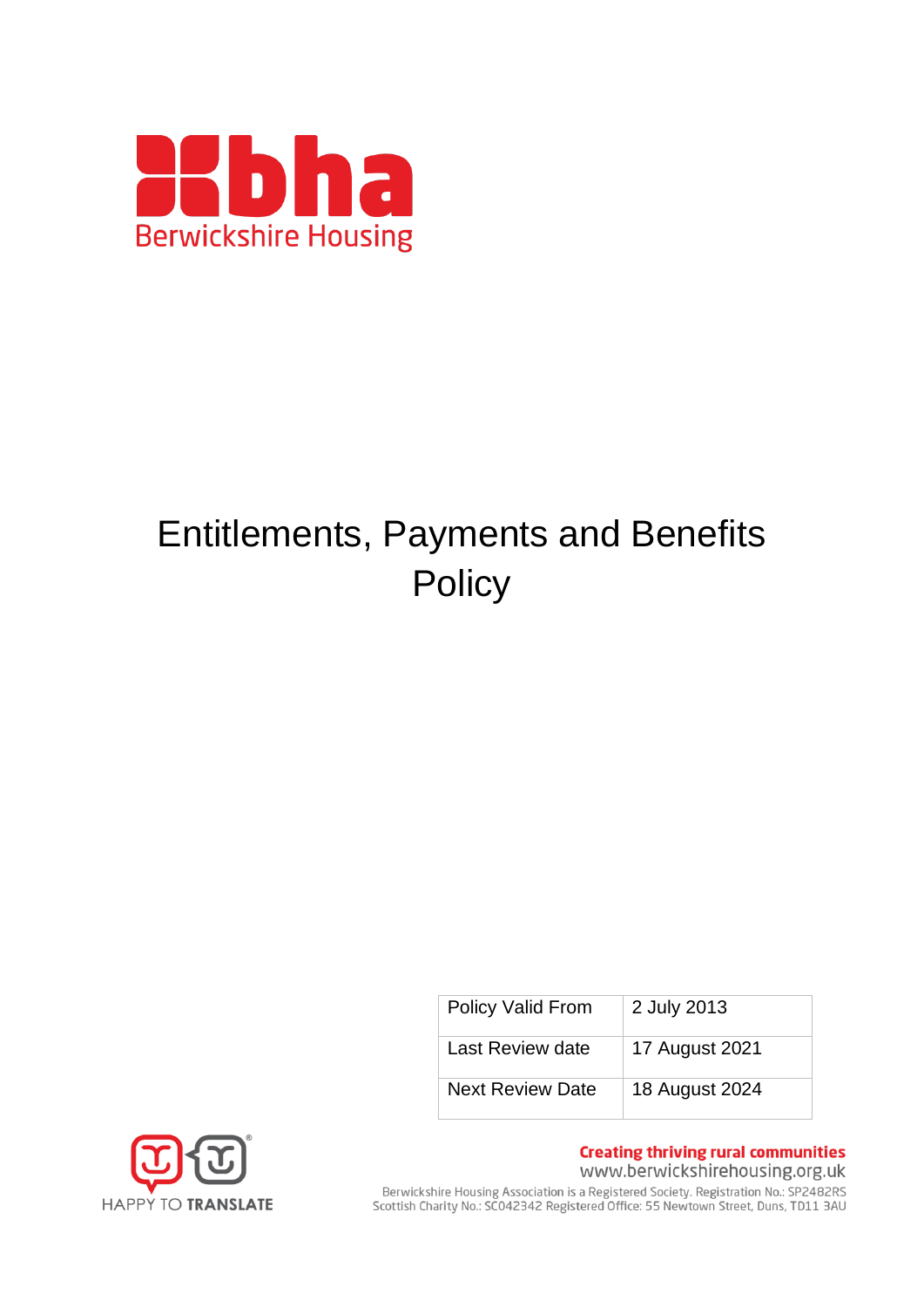# **Entitlements, Payments and Benefits Policy**

# **1. Introduction**

#### **Who the Policy Affects**

1.1 This policy is aimed at:

- All members of our Governing Body and of the Governing Body of any of our subsidiaries
- Everyone who works or volunteers for us or any of our subsidiaries
- 1.2 For the remainder of this policy the above will be referred to as "our people."

# **About This Policy**

- 1.3 We are a Registered Social Landlord (RSL) [and a Scottish Charity]. We are part of a sector that has a strong reputation for integrity and accountability: to the people we exist to help our Regulators, partners and funders. We must ensure that our organisation upholds its reputation and that of the sector. Our people cannot benefit inappropriately from their connection to us.
- 1.4 This policy describes the entitlements, payments and benefits that our people are able to receive. It also describes what is not permitted and the arrangements that we have in place to ensure that the requirements of this policy are observed.
- 1.5 Our Rules require that we have a policy dealing with payments and benefits<sup>1</sup>. The Scottish Housing Regulator (SHR) requires us to have a policy that sets out what payments and benefits we permit and to ensure that these arrangements demonstrate transparency, honesty and propriety<sup>2</sup>. We must ensure there is no justifiable public perception of impropriety. This policy is based on the SFHA's Model Entitlements Payments and Benefits Policy, which the SHR have confirmed meets their regulatory requirements.
- 1.6 As we are a Scottish Charity, all of our Governing Body Members must also ensure that they comply with the Office of the Scottish Charity Regulator (OSCR) guidance to Charity Trustees<sup>3</sup> and charity legislation.]

<sup>&</sup>lt;sup>3</sup> Office of the Scottish Charity Regulator (2017) [Guidance for Charity Trustees](https://www.oscr.org.uk/guidance-and-forms/managing-a-charity-guidance/guidance-and-good-practice-for-charity-trustees/)



**Creating thriving rural communities** www.berwickshirehousing.org.uk

<sup>1</sup> SFHA (2020) [Charitable Model Rules, Rule 38](https://www.sfha.co.uk/download.php?file=1393)

<sup>&</sup>lt;sup>2</sup> Scottish Housing Regulator (February 2019) [Regulatory Framework Standard 5.4](https://www.housingregulator.gov.scot/for-landlords/regulatory-framework)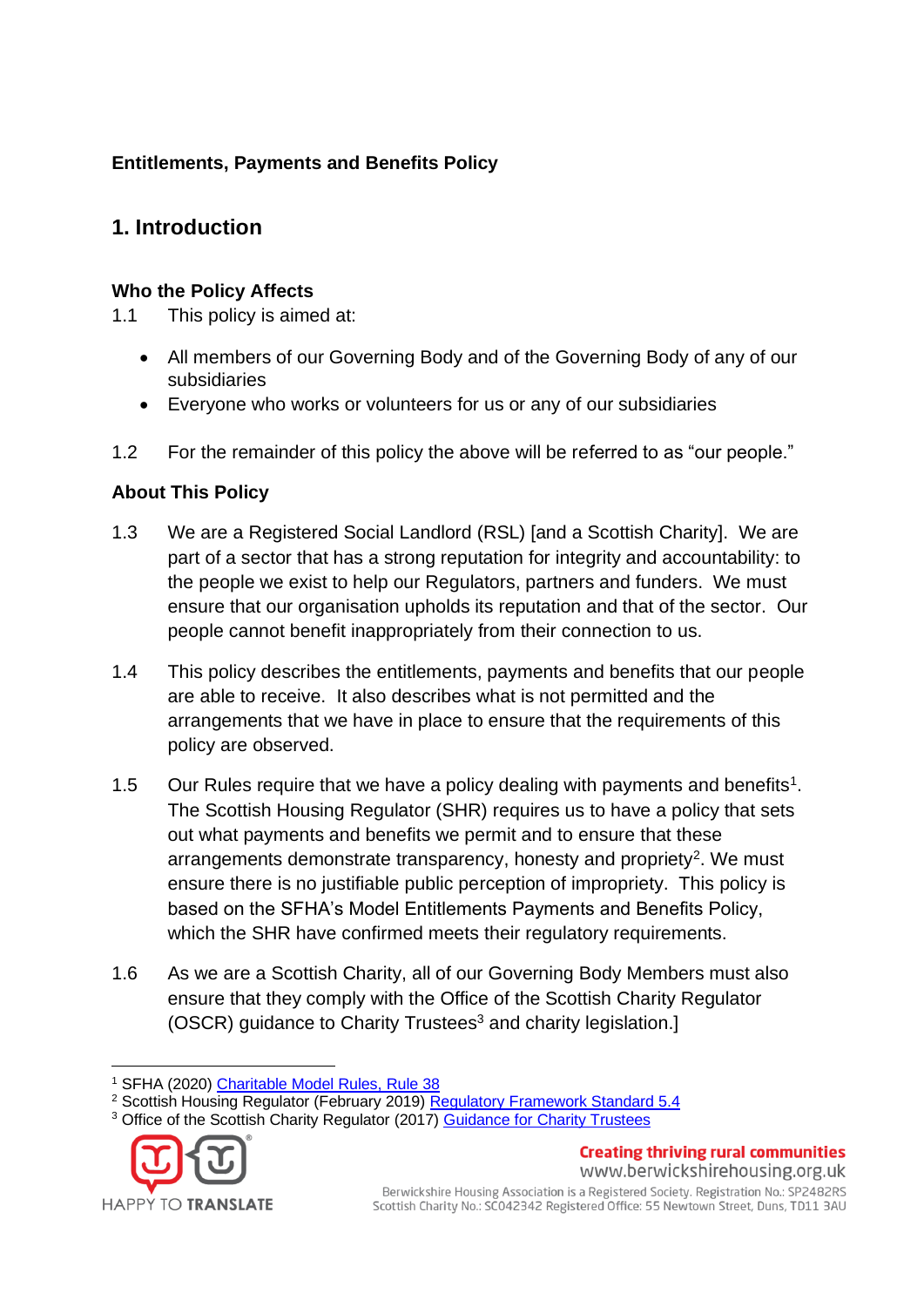- 1.7 This Policy is intended to be a practical document that supports us in meeting all of the above requirements, ensuring that none of our people benefits (or is seen to benefit) improperly or inappropriately from their involvement with us, but also that they are not unfairly disadvantaged. We expect our people to act in good faith, and in applying the terms of the policy we will always take this into account.
- 1.8 As someone who is affected by this policy, you are personally responsible for ensuring that you are familiar with and comply with its terms<sup>4</sup>.
- 1.9 At all times, we expect a common-sense approach to be applied to the interpretation and application of this policy. If you are unsure about anything relating to entitlements, payments and benefits you should consult with the Chair or Chief Executive Officer (if you are a member of the governing body) or with your line manager (if you are a member of staff).

#### **What this Policy Covers**

- 1.10 This policy covers:
	- Managing Your Interests
		- o Registering and Declaring Interests
		- o Entitlements, Payments & Benefits
	- People Connected to You
		- o Who Else You Should Consider When Declaring Interests
		- o What You Should Consider
	- Use of Our Contractors/Suppliers by Our People

# **Other Relevant Polices**

- 1.11 The Code of Conduct is linked to this policy. Failure to comply with the terms of this policy may be regarded as a breach of the Code of Conduct.
- 1.12 You are also required to be familiar with and observe the terms of our Anti-Bribery and Fraud policy. We prohibit any attempt to induce the organisation or our people to offer preferential services or business terms and we will at all times comply with the Bribery Act 2010.
- 1.13 Our policies relating to the following are also relevant to this document and must be complied with at all times
	- Allocations

<sup>4</sup> Code of Conduct for [Board/Committee] Members; Code of Conduct for Staff



**Creating thriving rural communities**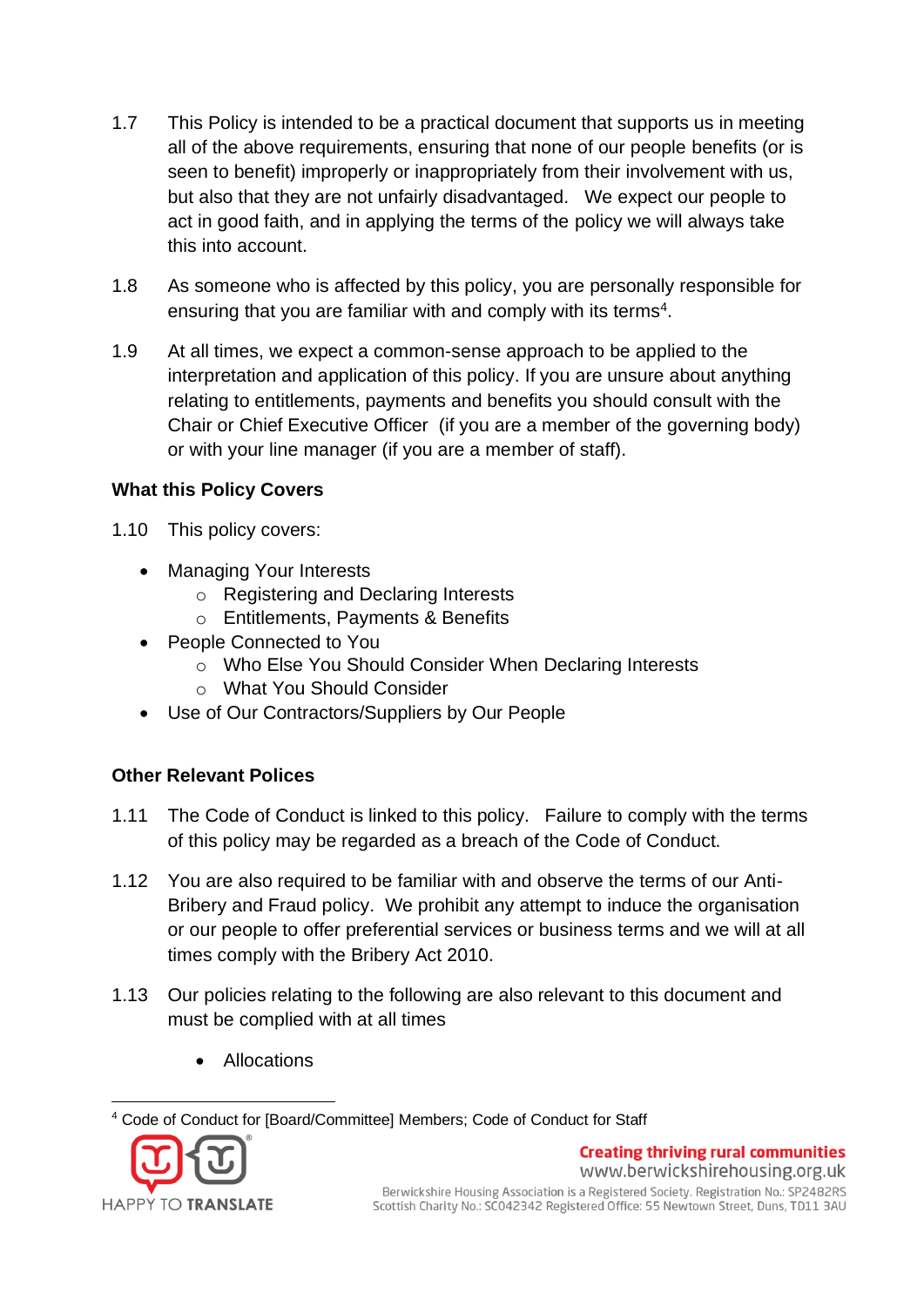- Repairs and Improvements
- **Adaptations**
- Procurement
- **Training**
- **Expenses**
- Recruitment
- Sale/Disposal of our Property
- Gifts and Hospitality
- Decoration Allowances/Prizes

Please note that this list is not exhaustive and you are required to comply with all of our policies and procedures.

# **2. Managing Your Interests**

# **Registering and Declaring Interests**

- 2.1 In order to protect our reputation and demonstrate that we conduct our affairs with openness, honesty and integrity, we maintain a Register of Interests. You must record in this register any interests that you or someone connected to you (see Section 3) has which are relevant to our business and /or our activities. You will be required to maintain the accuracy of the interests you declare and to confirm annually that your entry is accurate and up to date.
- 2.2 Where you have an interest in any matter that is being discussed or considered, including at a meeting, you must declare your interest and play no part in the consideration, discussion and decision-making; you must withdraw from any part of a meeting where the interest arises and play no part in the discussion. Our Rules require that any Governing Body member who has an interest in a matter that is being considered withdraws from all discussions and plays no part in decision-making<sup>5</sup>
- 2.3 The Codes of Conduct which our Governing Body Members and staff are required to uphold contain requirements about Declaring Interests that you should comply with at all times.
- 2.4 An annual report will be made to our Governing Body on the entitlements, payments, benefits that have been recorded in the Register(s) by our people.

<sup>5</sup> SFHA (2020) [Charitable Model Rules 2020 Rule 38](https://www.sfha.co.uk/download.php?file=1393)



www.berwickshirehousing.org.uk Berwickshire Housing Association is a Registered Society. Registration No.: SP2482RS Scottish Charity No.: SC042342 Registered Office: 55 Newtown Street, Duns, TD11 3AU

**Creating thriving rural communities**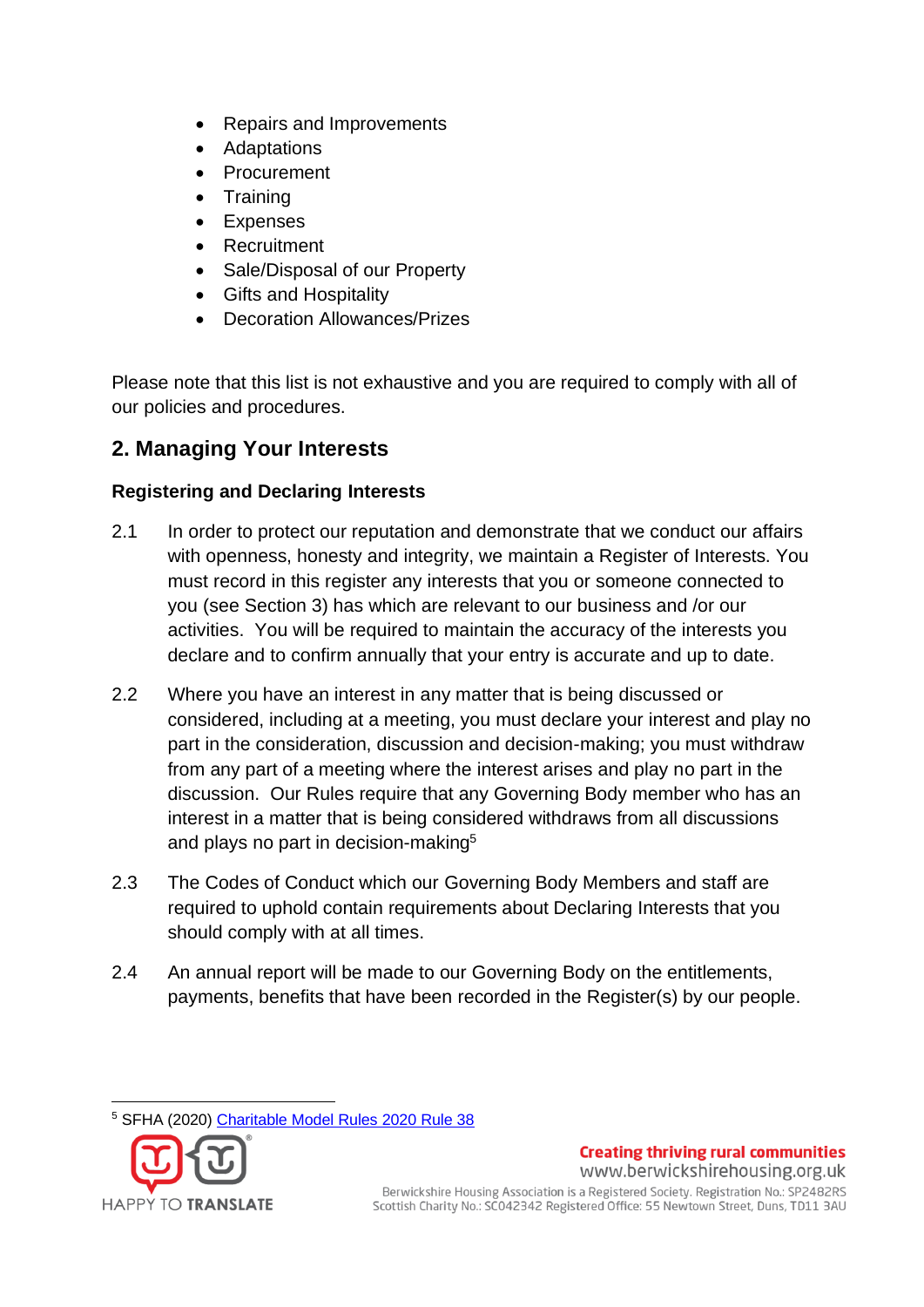- 2.5 The following are examples of the kind of interest that you must declare. Please note that this list is not exhaustive, and there may be other interests that you should also declare.
	- Tenancy of a property of which we are the landlord.
	- Occupancy or ownership of a property which is factored or receives property related services from us.
	- Receipt of care or support services from us.
	- Membership of a community or other voluntary organisation that is active in the area(s) we serve.
	- Voluntary work with another RSL or with an organisation that does, or is likely to do, business with us.
	- Membership of the governing body of another RSL.
	- Being an elected member of any local authority where we are active.
	- If you purchase goods or services from us.
	- If you purchase goods or services from one of our contractors or suppliers (see section 4).
	- Significant shareholding in a company that we do business with (or are considering doing business with).
	- Membership of any other body whose interests and/or activities may directly affect our work or activities.
	- Ownership of land or property in our areas of operation. This excludes property for the purpose of your own residential use (i.e. there is no requirement for you to declare any house in which you currently live).
	- Unresolved dispute relating to the provision of services in connection with a tenancy or occupancy agreement or a contractual dispute over the provision of goods or services with us.

2.6 You should note that in some circumstances, declaration of an interest may not be sufficient, and that it may be necessary for



www.berwickshirehousing.org.uk Berwickshire Housing Association is a Registered Society. Registration No.: SP2482RS Scottish Charity No.: SC042342 Registered Office: 55 Newtown Street, Duns, TD11 3AU

**Creating thriving rural communities**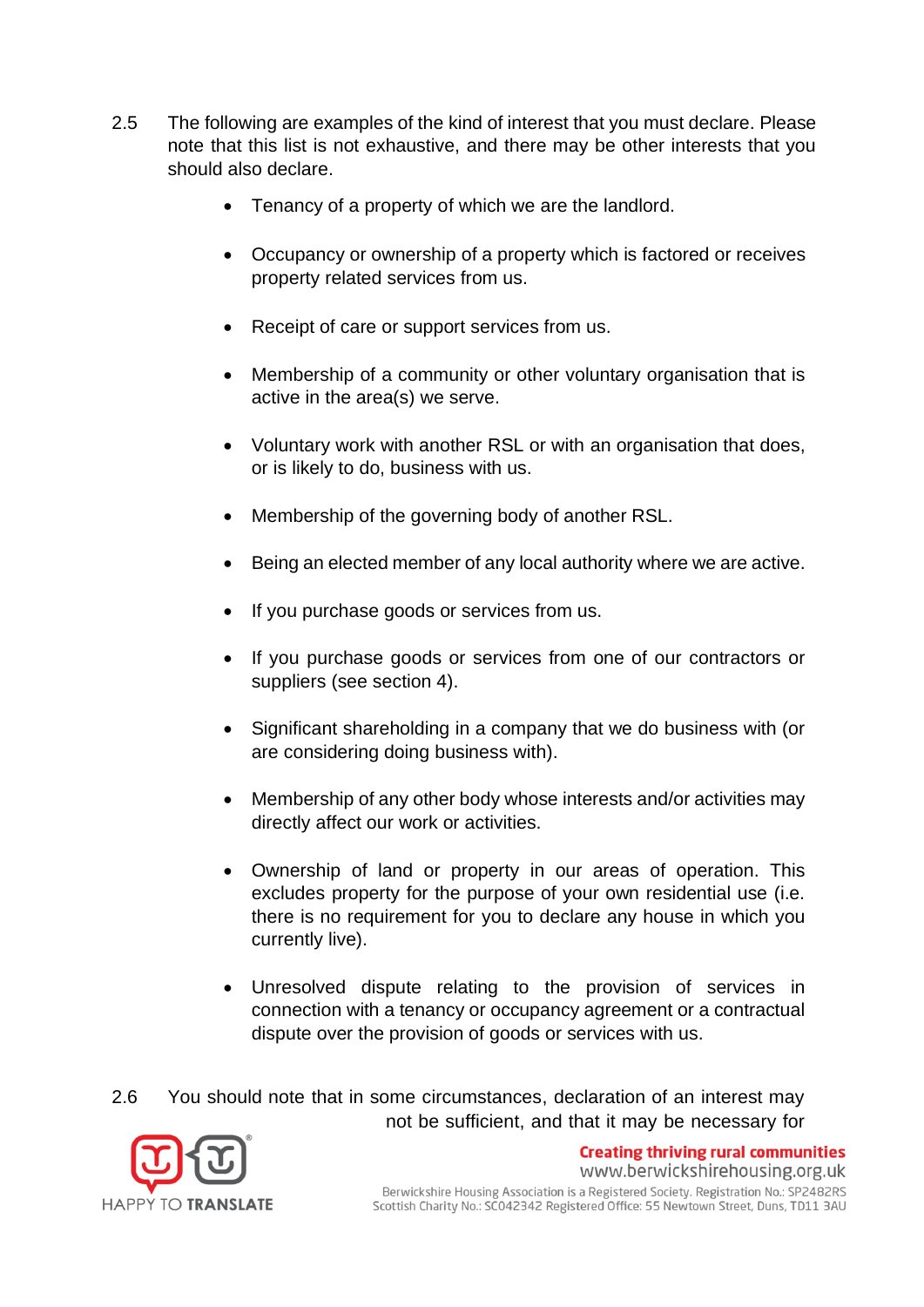the organisation to take additional measures to deal satisfactorily with the situation so as to protect the probity and reputations of both yourself and the organisation.

#### **Entitlements, Payments and Benefits**

- 2.7 Many of the interests you will be required to declare can be classed as entitlements, payments or benefits.
- 2.8 As one of our people, you potentially could be offered benefits over and above that to which you are entitled (as a result of policy or contractual terms), such as gifts or hospitality from external parties. Such offers would be as a direct result of you being one of our people and cannot always be accepted.

We require that any such offers are managed and recorded very carefully to ensure the highest levels of probity in our organisation. Our people should not benefit – or be seen to benefit – inappropriately from their involvement with us.

- 2.9 Apart from payments that our people are entitled to by contract, statute, policy or other agreement (e.g. salary, expenses), we will only make a payment to, or accept a payment from, someone affected by this policy in exceptional circumstances. Appendix A explains the payments we can and cannot make in more detail.
- 2.10 As we contribute to the economy of the area we work in and we have commercial and business relationships with many different companies, contractors, suppliers and service providers, you must ensure that we are fully aware of any connection that you or someone you are close to (see section 3) has with any of these businesses or organisations.
- 2.11 Some entitlements, payments and benefits we can never permit, and others we have additional requirements or conditions that must be met before we can permit.
- 2.12 Appendix A lists the entitlements, payments and benefits that fall under this policy, and states:
	- Which could be permitted by the organisation
	- Which will never be permitted by the organisation
	- Which you require to declare in the register of interests
	- Any other further requirements the organisation has before permitting

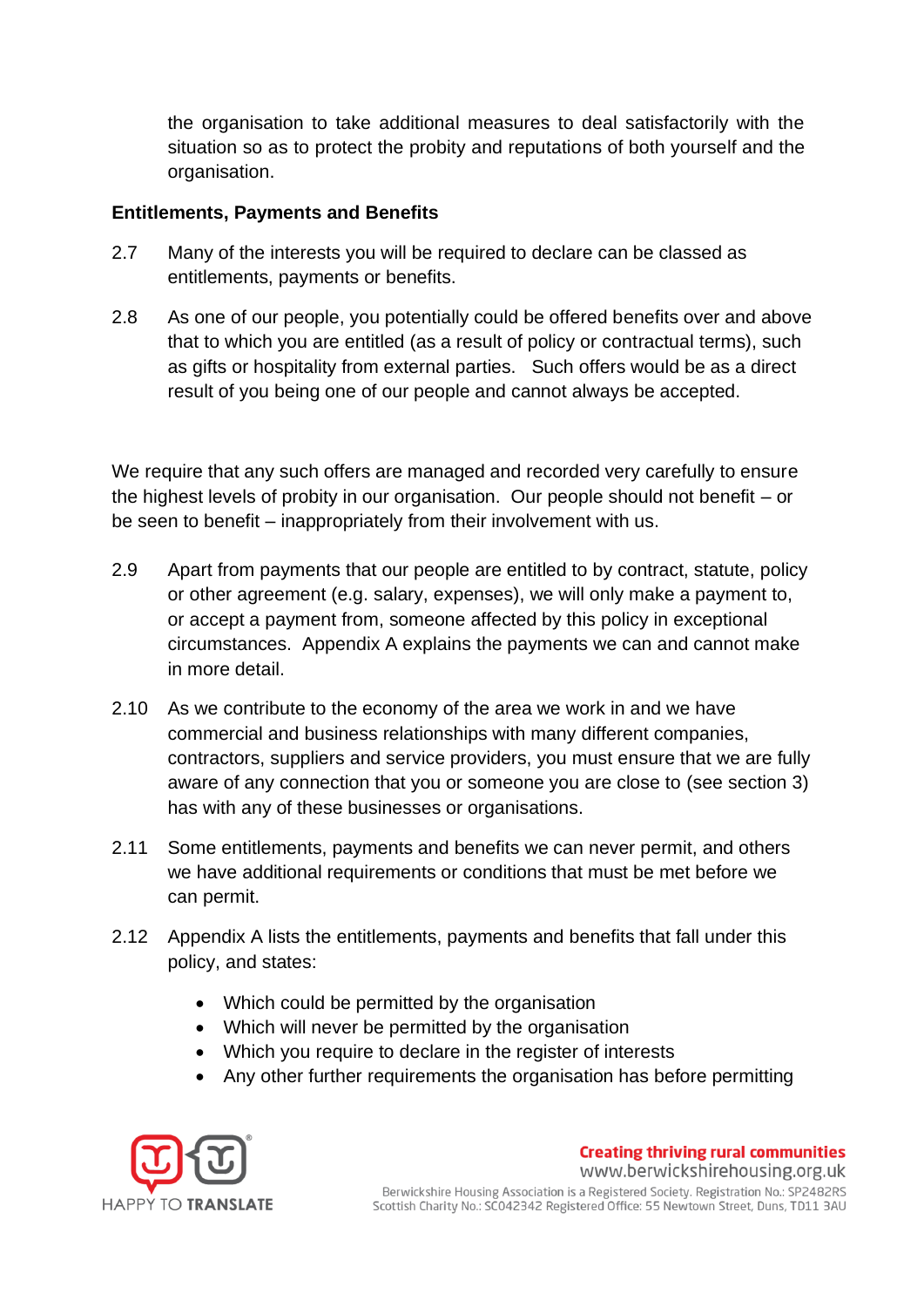# **3. People Connected to You**

# **Who Else You Should Consider When Declaring Interests**

- 3.1 Someone 'closely connected' to you includes members of your household, family members and other relatives and your friends.
- 3.2 As well as considering your own actions, you must be aware of the potential risk created by the actions of people to whom you are closely connected. Who you should consider, and our expectations of you to identify and declare such actions are outlined in Table A on page 14. If you are in any doubt about whether or not a declaration is required, you should consult the Chair, Chief Executive Officer or, for staff, your line manager or the HR Manager.

| <b>Group</b>                                                                                                                                                                                                                     | <b>Required Response</b>                                                                                                                                                                                                                                                   |
|----------------------------------------------------------------------------------------------------------------------------------------------------------------------------------------------------------------------------------|----------------------------------------------------------------------------------------------------------------------------------------------------------------------------------------------------------------------------------------------------------------------------|
| 1. Members of your household<br>This includes:<br>Anyone who normally lives as<br>part of your household (whether<br>related to you or otherwise)<br>Those who are part of your<br>household but work or study<br>away from home | We expect you to be aware of and<br>declare any relevant actions of all<br>people in your household. You must<br>take steps to identify, declare and<br>manage these.                                                                                                      |
| 2. Partner, Relatives and friends                                                                                                                                                                                                |                                                                                                                                                                                                                                                                            |
| This includes:<br>Your partner (if not part of<br>household)<br>Your relatives and their partners<br>Your partner's close relatives (i.e.<br>parent, child, brother or sister)<br>Your friends                                   | Where you have a close connection and<br>are in regular contact with anyone within<br>this group, we expect you to be aware of<br>and declare any relevant actions.<br>Under these circumstances, you must<br>take steps to identify, declare and<br>manage these actions. |
| Anyone you are dependent upon<br>or who is dependent upon you                                                                                                                                                                    | Where you do not have a close<br>connection and regular contact with                                                                                                                                                                                                       |

# **Table A**



**Creating thriving rural communities** www.berwickshirehousing.org.uk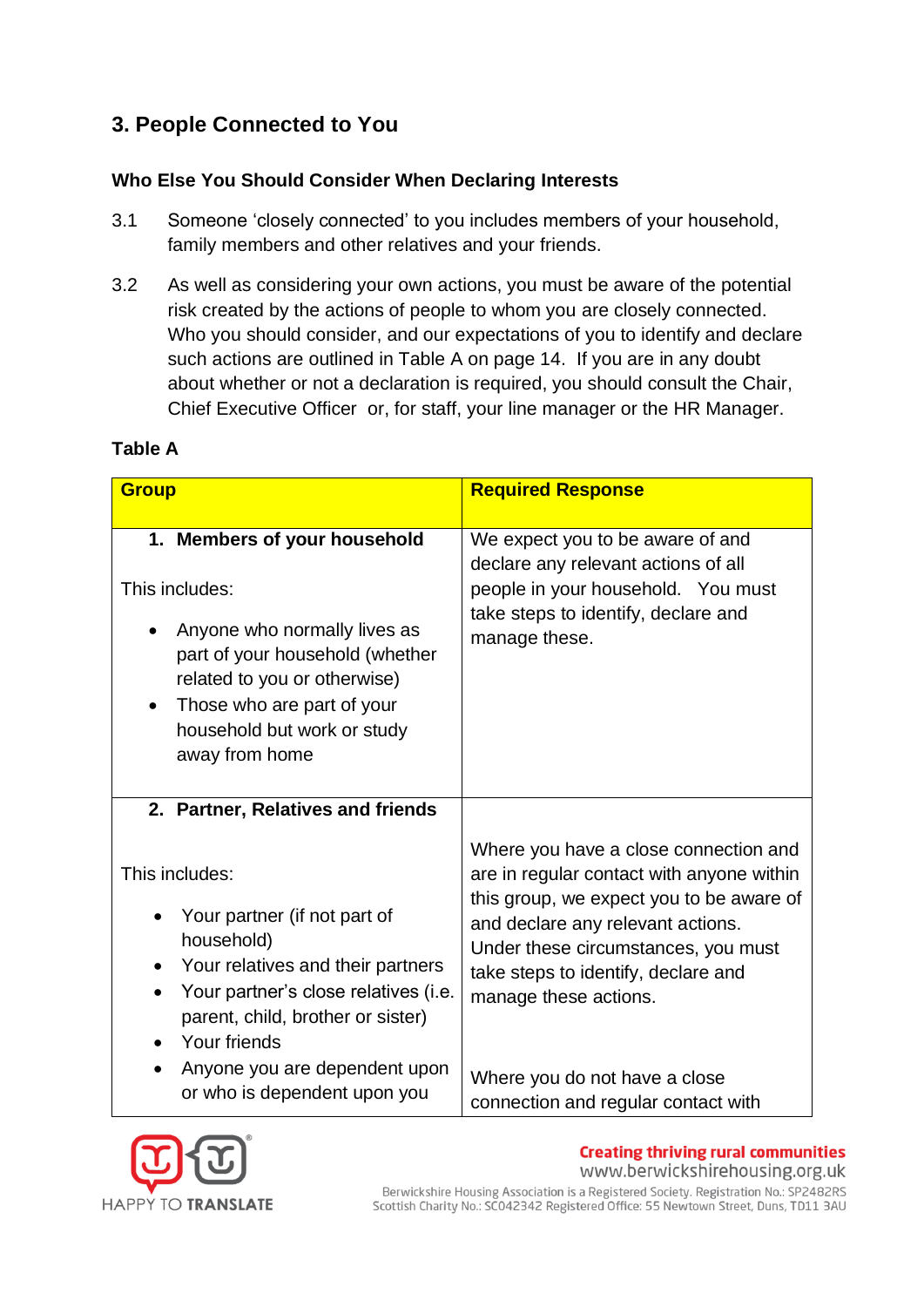| someone in this group, we do not expect |
|-----------------------------------------|
| you to be aware of or to go to          |
| unreasonable lengths to identify any    |
| relevant actions. However, if you       |
| happen to become aware of relevant      |
| actions by such individuals, then these |
| should be declared and managed as       |
| soon as possible.                       |
|                                         |

#### **What You Need To Consider**

- 3.3 The following are the relevant actions /involvement by those **to whom you are closely connected** that you should consider, declare and manage as per our expectations outlined in Table A (please be aware that this list is not exhaustive or exclusive):
	- A significant interest in a company or supplier that we do business with (or are considering doing business with). A significant interest means ownership (whole or part) or a substantial shareholding in a business that distributes profits, but does not include where an individual has shares in large companies such as banks, utility companies or national corporations, i.e. where owning shares would not give the individual any significant influence over the activities of that organisation.
	- Where the individual may benefit financially from a company with which we do business (or are considering doing busines with)
	- Involvement in the management of any company or supplier with which we do business (or are considering doing business with)
	- Involvement in tendering for or the management of any contract for the provision of goods or services to us.
	- Application for employment with us.
	- Application to join our governing Body or any of its subsidiaries.
	- Application to be a tenant or service user of BHA or any of its subsidiaries.



**Creating thriving rural communities** www.berwickshirehousing.org.uk Berwickshire Housing Association is a Registered Society. Registration No.: SP2482RS Scottish Charity No.: SC042342 Registered Office: 55 Newtown Street, Duns, TD11 3AU

•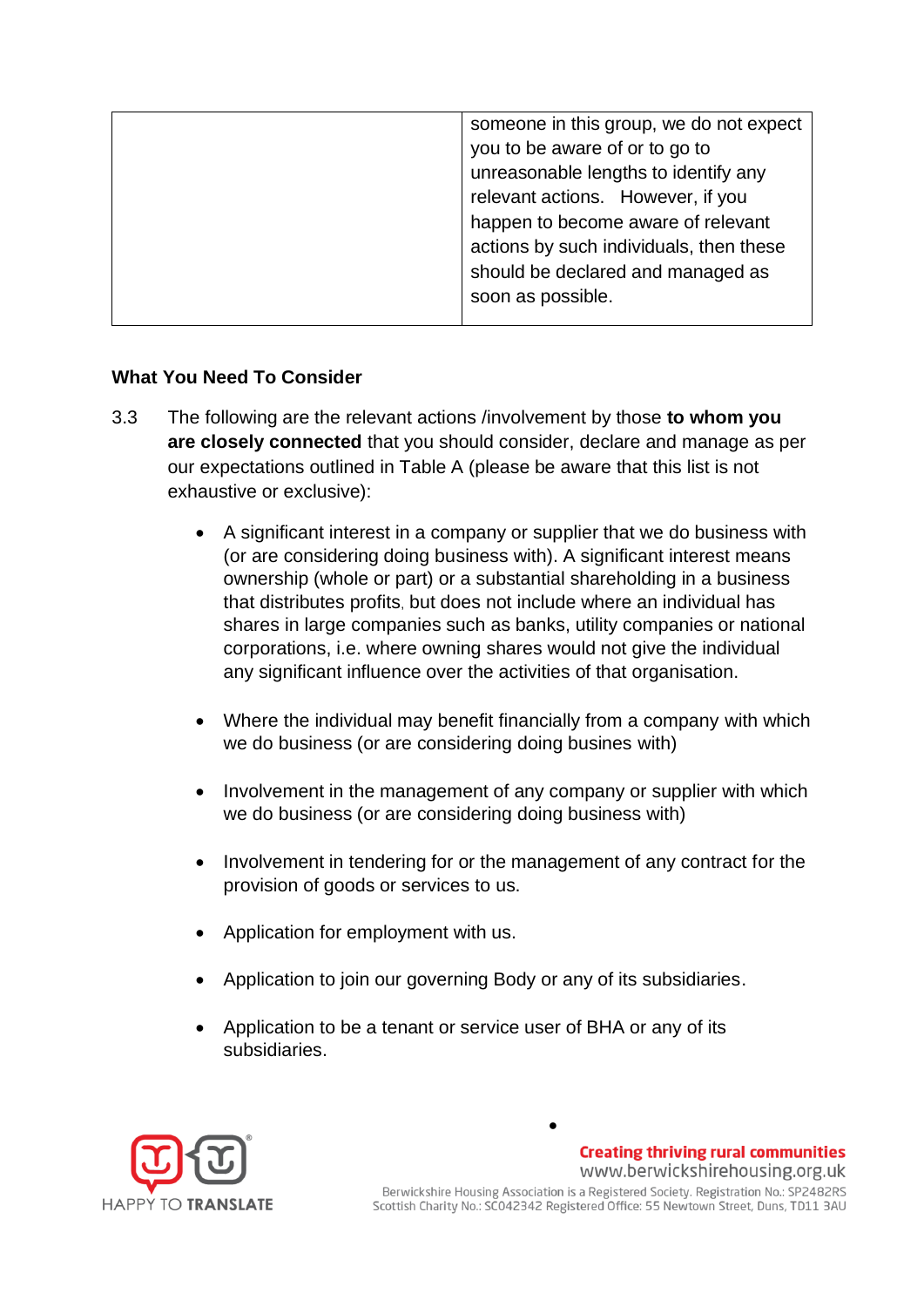# **4. Use of Our Contractors & Suppliers**

- 4.1 In order to help us maintain our excellent reputation, where possible you should avoid using the organisation's contractors/suppliers for your own personal purposes. We have made a list available to all of our people which outlines the contractors and suppliers that fall under the terms of this policy. This is included at Appendix C.
- 4.2 We recognise that there could be certain circumstances where it might not be possible for you to avoid the use of all the contractors/suppliers on this list, such as where market conditions in your local area make it difficult to obtain a reasonable selection of potential contractors or suppliers.

Under such circumstances you could be permitted to use those contractors/supplier outlined in Appendix C, provided you are able to demonstrate that you received no preferential treatment in terms of price, quality or any other aspect of service delivery due to your involvement with us.

- 4.3 Approval to use those contractors listed at Appendix C is at the discretion of the approving officer (in accordance with our scheme of delegation). In order to be granted approval, you will be required to demonstrate that there is no reasonable alternative contractor/supplier providing the service required in your local area, and that you will receive no preferential treatment in terms of service or cost (which you will be required to demonstrate through quotations and receipts)
- 4.4 If you are looking to purchase goods or services from any contractor/supplier on this list then you must make a declaration in the register outlining:
	- That you have received approval from the appropriate approving officer prior to the commencement of works
	- That you received no preferential treatment in terms of service or cost (which you will be required to demonstrate through quotations and receipts).
	- Where you inadvertently use a contractor on the list at Appendix B in an emergency situation, you must notify the approving officer as quickly as possible thereafter and enter an appropriate declaration in the register.
- 4.5 Any contractor/supplier not included on the list at Appendix C can be used without the need for any declaration/further action. Appendix C represents the majority of the contractors/suppliers that we use, but does not include any of our contractors/suppliers that:
	- Only provide services of a small value (e.g. local window cleaners or sandwich shops) or



**Creating thriving rural communities** www.berwickshirehousing.org.uk Berwickshire Housing Association is a Registered Society. Registration No.: SP2482RS Scottish Charity No.: SC042342 Registered Office: 55 Newtown Street, Duns, TD11 3AU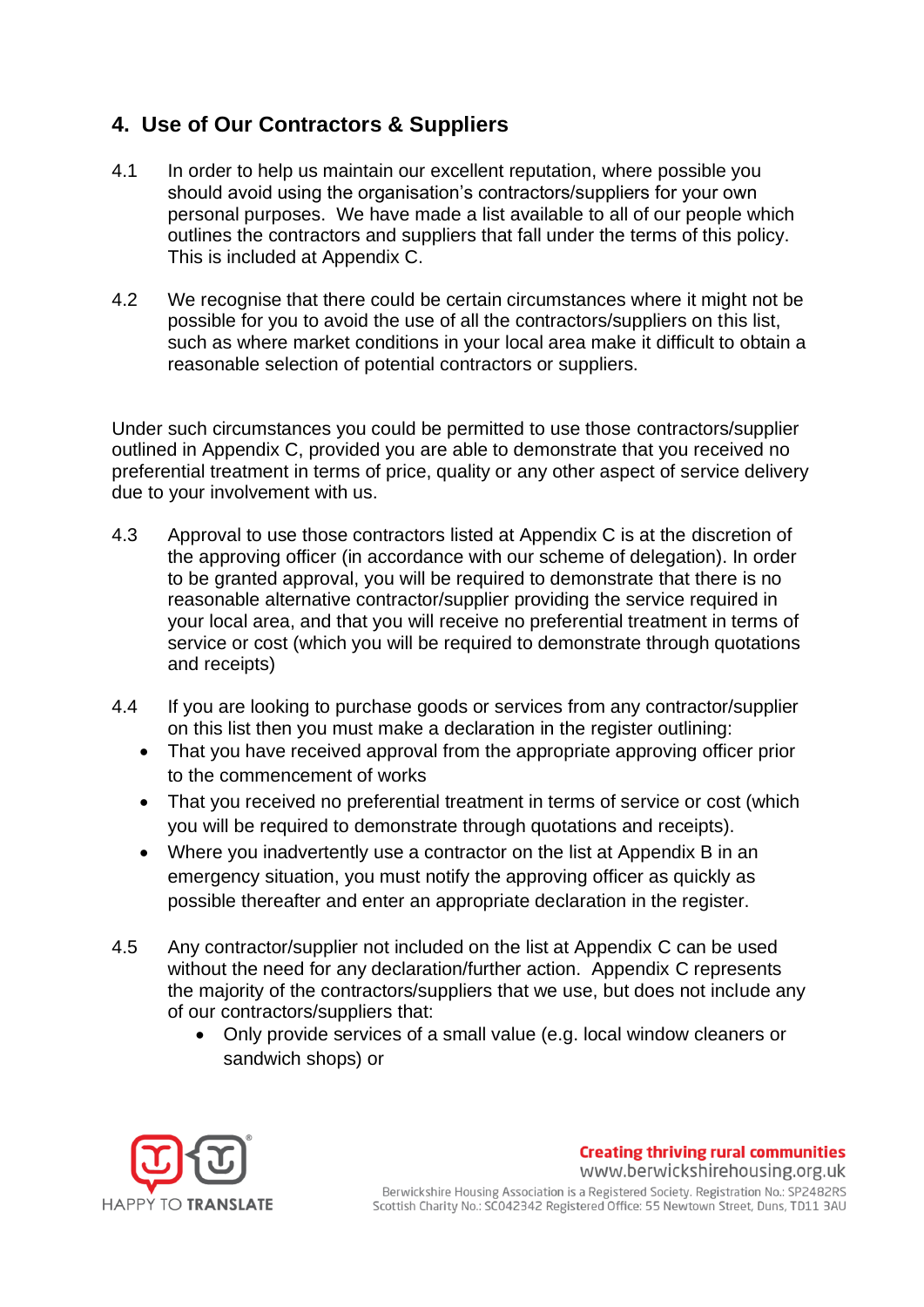- Have such a large national or local standing that no favour could ever realistically be gained (e.g. Amazon, utilities, BT, banks or national chains)
- 4.6 The approving officer will have an appropriate level of seniority, in accordance with our scheme of delegation.In making their decision, the approving officer will consider the level of potential reputational risk or any potential conflicts of interest that may arise by granting approval and, if granting approval, consider the steps required to mitigate against future conflicts of interest. This includes ensuring that the individual is not involved in any transactions with or decisions about the contractor/supplier in question on behalf of the organisation.
- 4.7 BHA will maintain a clear audit trail of every approval to use any of our contractors listed at Appendix C. The total number of our people to use contractors and suppliers, including the reasons for approval, and confirmation that no advantage was gained due to an individual's role within the organisation - will be formally reported annually to our Governing Body.

# **5. Review**

- 5.1 Our Rules require the Governing Body to set our policy on payments and benefits and keep it under review. This policy has been approved by our Governing Body and is based on the Model published by the SFHA. It is consistent with the requirements of our Codes of Conduct for Governing Body members and for Staff. These Codes have been confirmed by the Scottish Housing Regulator as meeting their regulatory requirements.
- 5.2 This policy was adopted by our Governing Body on 17 August 2021 and It will be reviewed not later than 17 August 2024.



#### **Creating thriving rural communities** www.berwickshirehousing.org.uk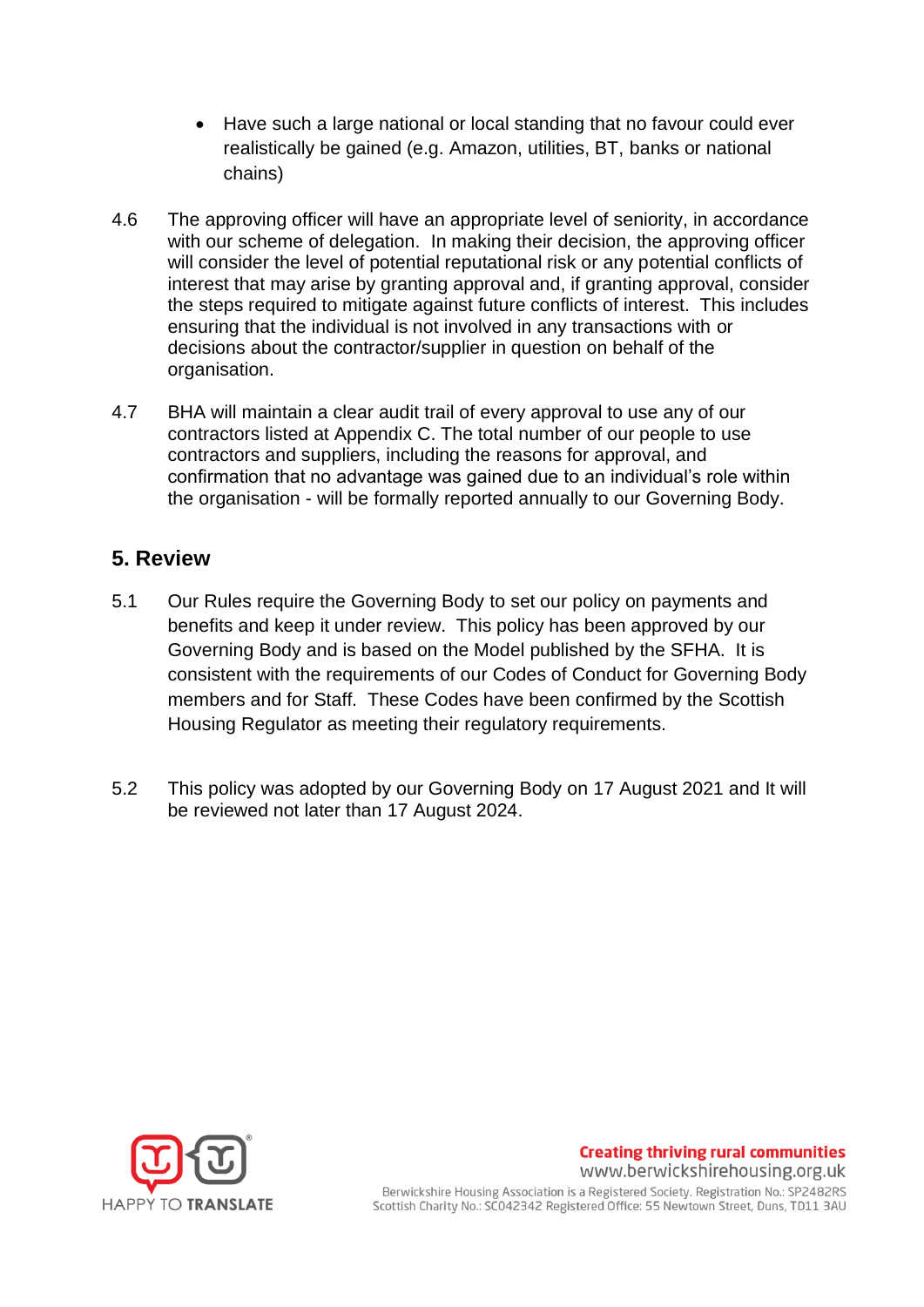# **Appendix A – Entitlements, Payments and Benefits**

| <b>EXAMPLE</b>                                                                                                                                                                                                                                                                                                                                                                                                                                                                                                                                                                                                               | <b>CAN THIS BE</b><br><b>PERMITTED?</b> | <b>FURTHER ACTION NECESSARY BEFORE THIS WILL BE</b><br><b>PERMITTED?</b>                                                                                                                                                                       |
|------------------------------------------------------------------------------------------------------------------------------------------------------------------------------------------------------------------------------------------------------------------------------------------------------------------------------------------------------------------------------------------------------------------------------------------------------------------------------------------------------------------------------------------------------------------------------------------------------------------------------|-----------------------------------------|------------------------------------------------------------------------------------------------------------------------------------------------------------------------------------------------------------------------------------------------|
| HUMAN RESOURCES AND RECRUITMENT                                                                                                                                                                                                                                                                                                                                                                                                                                                                                                                                                                                              |                                         |                                                                                                                                                                                                                                                |
| All entitlements arising from your contract of employment<br>with us or one of our subsidiaries, including (but not<br>restricted to):<br>Payment of salary to staff<br>access to car or travel loans or salary advances<br>where specified in the employment contract;<br>pension and/or private health care provided as<br>part of the remuneration package;<br>performance related pay or bonus awarded in<br>accordance with contractual terms;<br>books and equipment in connection with<br>employment or training in accordance with<br>agreed policies and/or contractual terms<br>Reimbursement of professional fees | Yes                                     | Any entitlement in the terms of your contract is always permitted without<br>the need to record in the register of interests. There are Human<br>Resource processes in place for this purpose. See Staff Handbook for<br>appropriate guidance. |
| Payment to a member of the Governing Body for their role<br>as a Governing Body member, in accordance with the<br>terms of their letter of appointment                                                                                                                                                                                                                                                                                                                                                                                                                                                                       | <b>NO</b>                               |                                                                                                                                                                                                                                                |

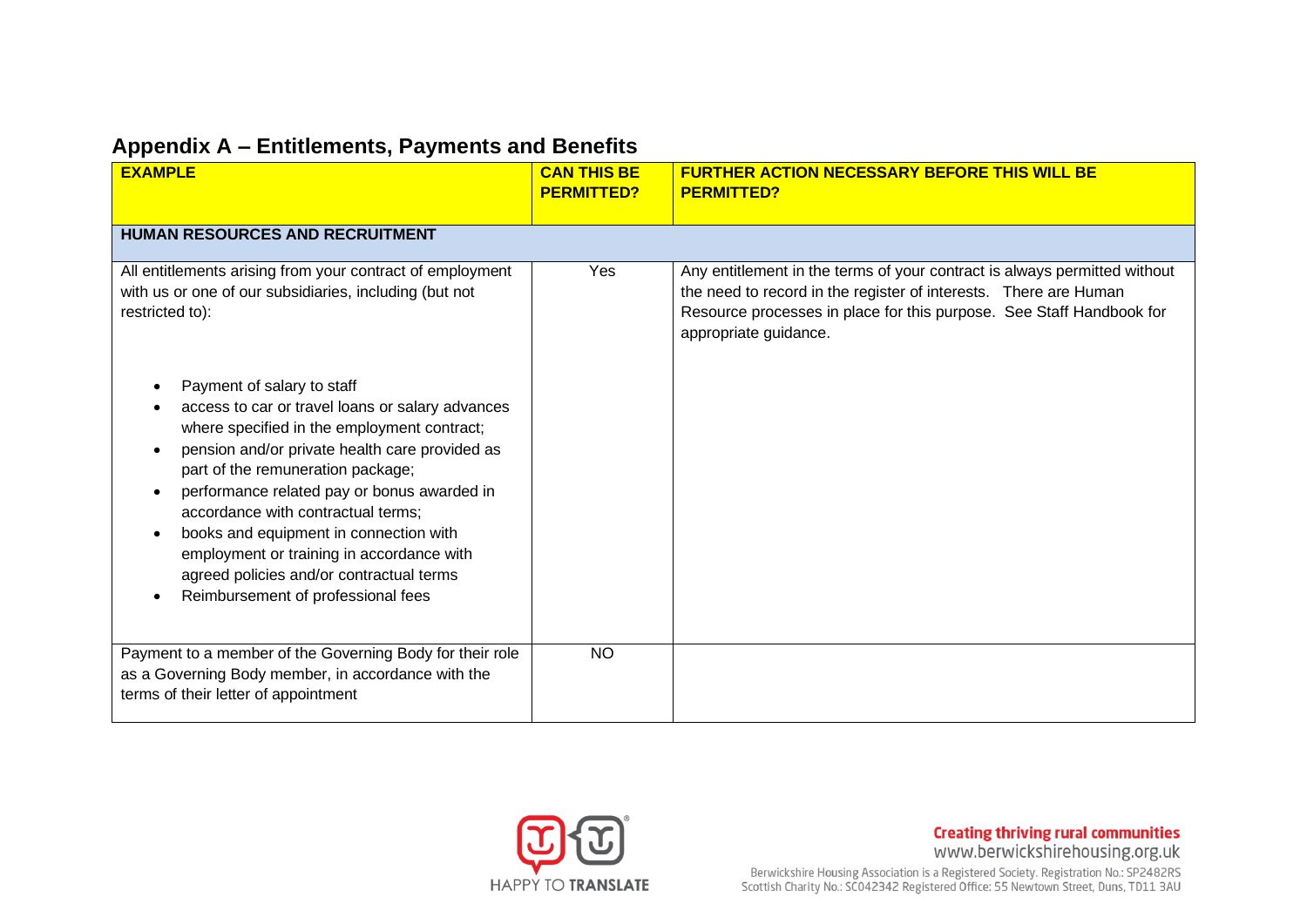| <b>EXAMPLE</b>                                                                                                                                                      | <b>CAN THIS BE</b> | <b>FURTHER ACTION NECESSARY BEFORE THIS WILL BE</b>                                                                                                                                                                                                                                                                                                                                                                                                                                                                                                                                                                                                                                                                                                                                                                                                             |
|---------------------------------------------------------------------------------------------------------------------------------------------------------------------|--------------------|-----------------------------------------------------------------------------------------------------------------------------------------------------------------------------------------------------------------------------------------------------------------------------------------------------------------------------------------------------------------------------------------------------------------------------------------------------------------------------------------------------------------------------------------------------------------------------------------------------------------------------------------------------------------------------------------------------------------------------------------------------------------------------------------------------------------------------------------------------------------|
|                                                                                                                                                                     | <b>PERMITTED?</b>  | <b>PERMITTED?</b>                                                                                                                                                                                                                                                                                                                                                                                                                                                                                                                                                                                                                                                                                                                                                                                                                                               |
| All payments made in accordance with the terms of our<br>expenses policy including:<br>payment of permitted out of pocket expenses<br>reimbursement of travel costs | Yes                | Entitlements in connection with your role as one of our people set out in<br>our expenses policy are always permitted and do not need to be declared<br>provided claims are made in accordance with our procedures.                                                                                                                                                                                                                                                                                                                                                                                                                                                                                                                                                                                                                                             |
| Provision of a loan by the organisation to one of our<br>people                                                                                                     | No                 | This is not permitted unless in connection with the contractual terms of<br>employment. We cannot make any other loans to individuals.                                                                                                                                                                                                                                                                                                                                                                                                                                                                                                                                                                                                                                                                                                                          |
| Redundancy or Voluntary severance payment to an<br>employee                                                                                                         | Yes                | We can make redundancy payments to an employee in line with the<br>terms of their contract<br>or<br>We can make a voluntary severance payment to an employee which is<br>outside the terms of their contract of employment provided:<br>It arises directly from a decision to terminate the employee's<br>contract of employment<br>Payment is approved by the Governing Body<br>That the total sum of the non-contractual payment and benefit<br>does not exceed, in the opinion of our employment adviser, the<br>total cost of a successful application by the employee to a Court<br>or Tribunal (including the likely level of compensation that might<br>be awarded by a court or tribunal and associated costs to the<br>organisation to participate in the tribunal)<br>Payment does not exceed the equivalent of one year's salary for<br>the employee |

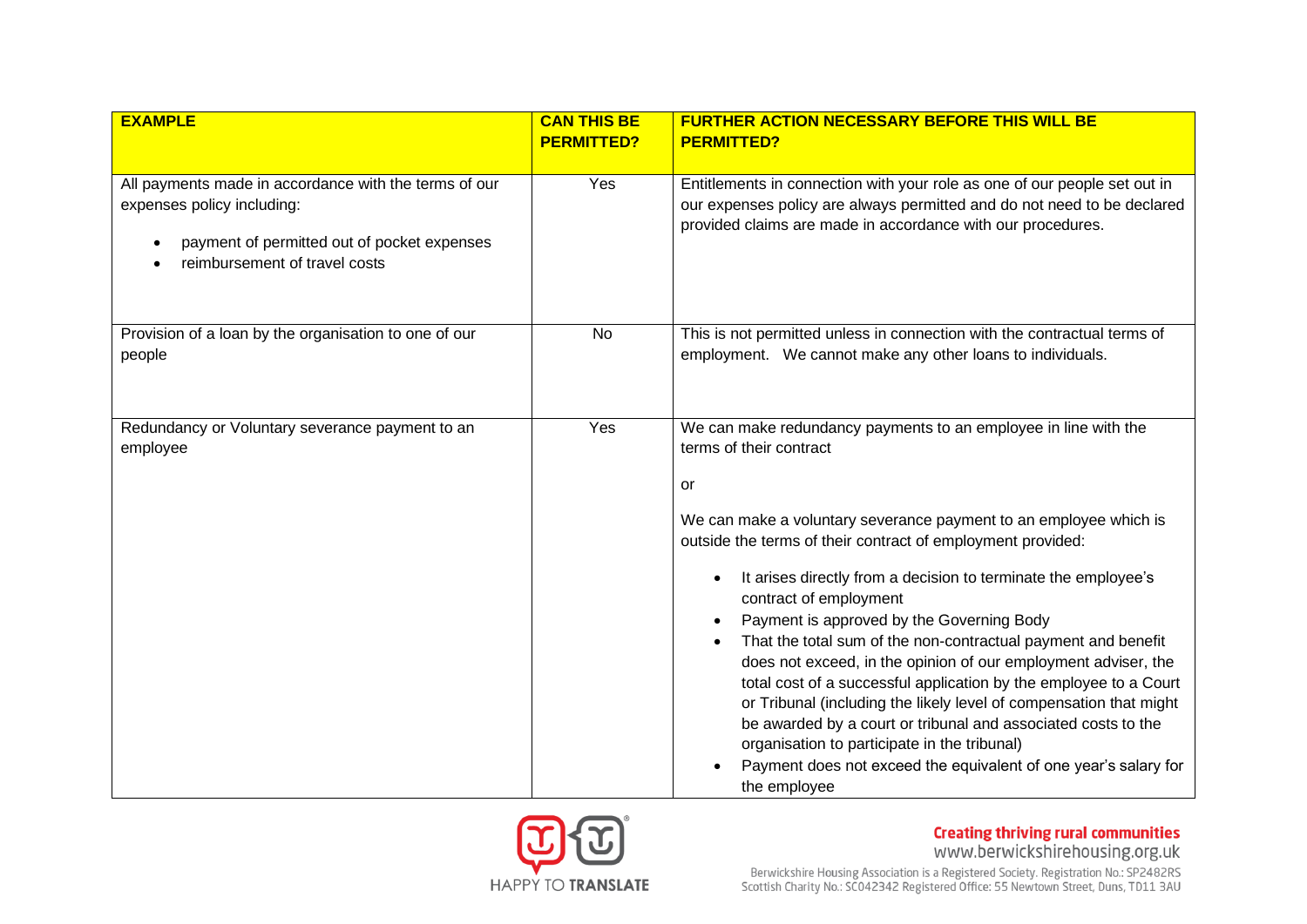| <b>EXAMPLE</b>                                                                                                                                                                                                                                                 | <b>CAN THIS BE</b> | <b>FURTHER ACTION NECESSARY BEFORE THIS WILL BE</b>                                                                                                                                                                                                                                                                                                                                                                                                                                                     |
|----------------------------------------------------------------------------------------------------------------------------------------------------------------------------------------------------------------------------------------------------------------|--------------------|---------------------------------------------------------------------------------------------------------------------------------------------------------------------------------------------------------------------------------------------------------------------------------------------------------------------------------------------------------------------------------------------------------------------------------------------------------------------------------------------------------|
|                                                                                                                                                                                                                                                                | <b>PERMITTED?</b>  | <b>PERMITTED?</b>                                                                                                                                                                                                                                                                                                                                                                                                                                                                                       |
|                                                                                                                                                                                                                                                                |                    |                                                                                                                                                                                                                                                                                                                                                                                                                                                                                                         |
|                                                                                                                                                                                                                                                                |                    | That this payment is instead of (rather than additional to) any<br>redundancy entitlement                                                                                                                                                                                                                                                                                                                                                                                                               |
| An offer of employment (temporary or permanent) to<br>someone who is closely connected to a member of staff                                                                                                                                                    | Yes                | This is permitted as long as:<br>There has been an open recruitment exercise in accordance<br>with our policy that you have not played any part in and<br>You have no direct or indirect line management or supervision<br>responsibility for the post and<br>The offer of employment complies with our policy and is<br>approved by a member of the Executive Team and<br>You record your connection to the successful applicant in the<br>register within five days of their acceptance of the offer. |
| The offer of employment or contract for the provision of<br>services (e.g. specialist advice) to someone who is, or has<br>been in the last twelve months, a member of our<br>Governing Body or to anyone who is related to a member<br>of the Governing Body. | <b>No</b>          | This cannot be permitted.                                                                                                                                                                                                                                                                                                                                                                                                                                                                               |
| Appointment of one of our staff members to Governing<br>Body.                                                                                                                                                                                                  | <b>No</b>          | This cannot be permitted in accordance with the Rules of the<br>organisation.                                                                                                                                                                                                                                                                                                                                                                                                                           |
| Nominations to join the Governing Body from people who<br>are connected to a serving member.                                                                                                                                                                   | <b>No</b>          | This cannot be permitted in accordance with the Rules of the<br>organisation.                                                                                                                                                                                                                                                                                                                                                                                                                           |

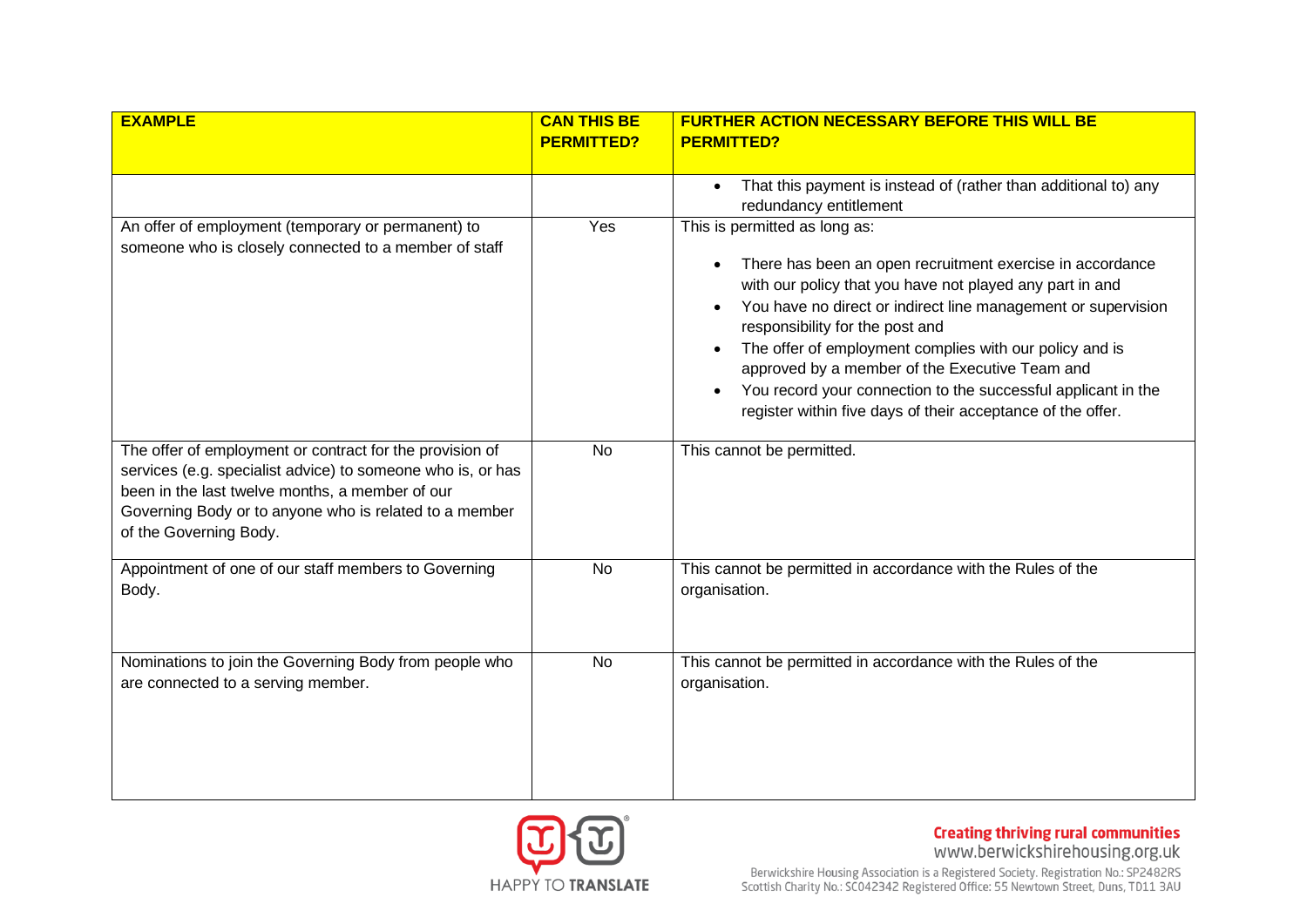| <b>EXAMPLE</b>                                                                            | <b>CAN THIS BE</b><br><b>PERMITTED?</b> | <b>FURTHER ACTION NECESSARY BEFORE THIS WILL BE</b><br><b>PERMITTED?</b>                                                                                                                                                                                                                              |
|-------------------------------------------------------------------------------------------|-----------------------------------------|-------------------------------------------------------------------------------------------------------------------------------------------------------------------------------------------------------------------------------------------------------------------------------------------------------|
|                                                                                           |                                         |                                                                                                                                                                                                                                                                                                       |
|                                                                                           |                                         |                                                                                                                                                                                                                                                                                                       |
|                                                                                           |                                         |                                                                                                                                                                                                                                                                                                       |
| <b>OUR PEOPLE AS TENANTS OR SERVICE USERS</b>                                             |                                         |                                                                                                                                                                                                                                                                                                       |
|                                                                                           |                                         |                                                                                                                                                                                                                                                                                                       |
| The offer of a tenancy or lease in one of our or any of our                               | Yes                                     | This is permitted as long as                                                                                                                                                                                                                                                                          |
| subsidiaries' properties to one of our people or to<br>someone closely connected to them. |                                         | it is in accordance with our published allocations policy and<br>$\bullet$<br>Neither the applicant or anyone connected to the applicant is                                                                                                                                                           |
|                                                                                           |                                         | involved in any way or in any part of the allocation process and                                                                                                                                                                                                                                      |
|                                                                                           |                                         | The offer is approved by the Governing Body in advance and                                                                                                                                                                                                                                            |
|                                                                                           |                                         | The tenancy is recorded as an interest in the appropriate register<br>within five days of the tenancy commencing                                                                                                                                                                                      |
| Where one of our people (or someone connected to one                                      | Yes                                     | Repairs carried out in accordance with our policy do not need to be                                                                                                                                                                                                                                   |
| of our people) is a tenant and receives a repair,                                         |                                         | recorded.                                                                                                                                                                                                                                                                                             |
| improvement or adaptation to their home                                                   |                                         | Adaptations must comply with our policy and be approved by a member<br>of the Executive Team for employees or by the Chair in the case of a<br>Governing Body member. The adaptation should be recorded in the<br>register of interests within five days of approval.                                 |
|                                                                                           |                                         | Improvements must be carried out as part of an approved programme<br>and in accordance with our policy. The person affected should declare<br>their interest if/when the programme is being discussed and the<br>improvement recorded in the register of interests within five days of<br>completion. |

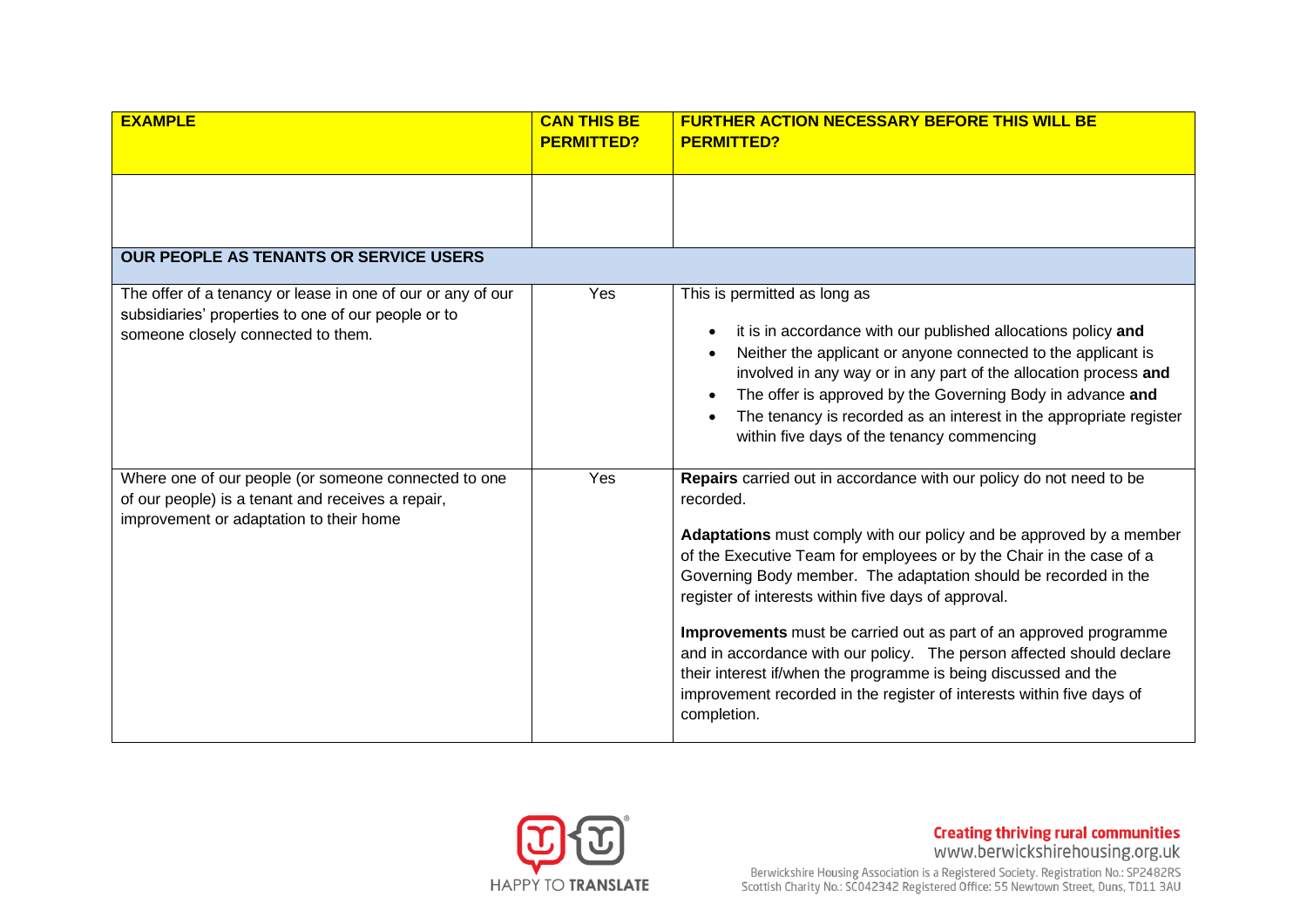| <b>EXAMPLE</b>                                                                                                                                                                                                     | <b>CAN THIS BE</b><br><b>PERMITTED?</b>           | <b>FURTHER ACTION NECESSARY BEFORE THIS WILL BE</b><br><b>PERMITTED?</b>                                                                                                                                                                                                                                                                                                                                                                                                                                                                                         |
|--------------------------------------------------------------------------------------------------------------------------------------------------------------------------------------------------------------------|---------------------------------------------------|------------------------------------------------------------------------------------------------------------------------------------------------------------------------------------------------------------------------------------------------------------------------------------------------------------------------------------------------------------------------------------------------------------------------------------------------------------------------------------------------------------------------------------------------------------------|
| Where one of our people (or someone connected to one<br>of our people) is a tenant and receives payment of a<br>decoration allowance, tenant reward/incentive as part of<br>an agreed scheme or prize.             | Yes                                               | Payment of decoration allowances or incentive/reward payments<br>must be made in accordance with our policies and procedures and<br>recorded in the register within five days of receipt.<br>Prizes or awards in competitions open to all tenants in the same<br>community (e.g. garden competitions) can only be given if the selection<br>process for giving the award/prize has been carried out by someone who<br>is independent. Receipt of the award and the circumstances<br>surrounding it must be recorded in the register within five days of receipt. |
| <b>TRAINING AND EVENTS</b>                                                                                                                                                                                         |                                                   |                                                                                                                                                                                                                                                                                                                                                                                                                                                                                                                                                                  |
| Attendance at training events or seminars (e.g. SFHA<br>Conferences) or openings/similar events hosted by other<br><b>RSLs</b>                                                                                     | Yes                                               | There is no requirement to declare and record in the register of interests.                                                                                                                                                                                                                                                                                                                                                                                                                                                                                      |
| The organisation paying for accommodation in connection<br>with attendance at relevant conferences or events that you<br>are attending on behalf of or in connection with your role<br>with us or our subsidiaries | Yes                                               | Accommodation that is part of a conference or training package does not<br>need to be recorded in the register, but attendance will be recorded on<br>the relevant individual training plan.<br>Residential conferences are important in ensuring that our people have<br>the necessary skills, knowledge and experience to make an effective<br>contribution to our activities.                                                                                                                                                                                 |
| Attendance by you at events to mark awards,<br>achievements or other significant milestones relevant to<br>our business.                                                                                           | Yes (where total<br>cost does not<br>exceed £500) | The Governing Body must approve attendance in advance, and will only<br>do so if:<br>The organisation or one of our people (because of their role with<br>$\bullet$<br>us) has been nominated for an award; or<br>attendance is in recognition of achievement of or in pursuit of<br>appropriate business development; or                                                                                                                                                                                                                                        |

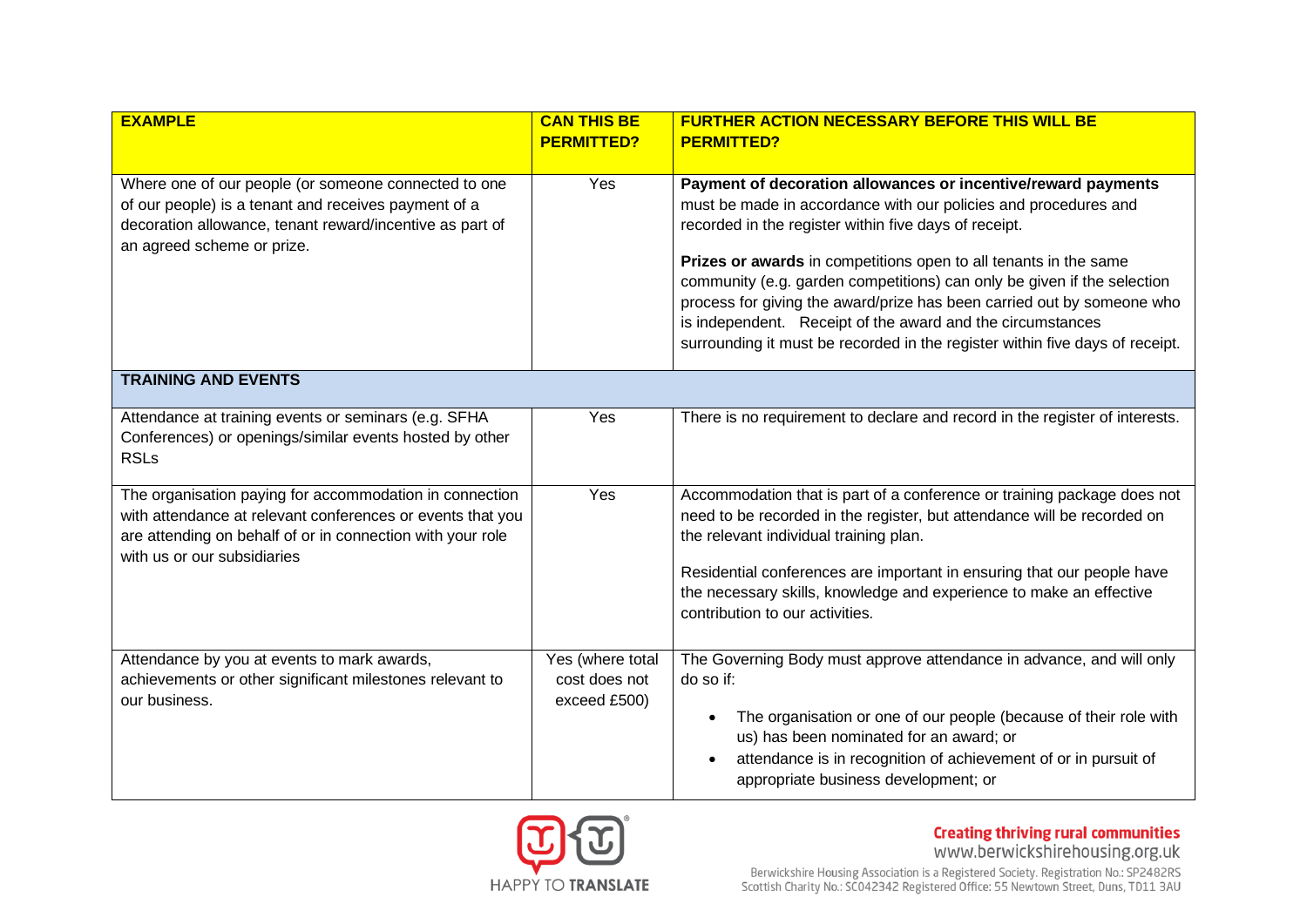| <b>EXAMPLE</b>                                   | <b>CAN THIS BE</b>                       | <b>FURTHER ACTION NECESSARY BEFORE THIS WILL BE</b>                                                                                                                                                                                                                   |
|--------------------------------------------------|------------------------------------------|-----------------------------------------------------------------------------------------------------------------------------------------------------------------------------------------------------------------------------------------------------------------------|
|                                                  | <b>PERMITTED?</b>                        | <b>PERMITTED?</b>                                                                                                                                                                                                                                                     |
|                                                  |                                          | we can demonstrate that attendance or participation is directly<br>related to furthering our aims and objectives.                                                                                                                                                     |
|                                                  |                                          | Where we ask you to represent us at such an event, this should be<br>recorded in the register along with any associated costs (including travel,<br>accommodation and the costs of attendance at the event) within five days<br>of attendance.                        |
|                                                  |                                          | The total cost should not exceed £500 per person and we will make all<br>arrangements in advance.                                                                                                                                                                     |
|                                                  |                                          | Where costs would exceed £500, you will not be permitted to attend<br>unless there is a clear, viable business case for attending. In such a<br>case, specific approval of the Governing Body would be required.                                                      |
| <b>GIFTS AND HOSPITALITY</b>                     |                                          |                                                                                                                                                                                                                                                                       |
| Gifts received from tenants and external sources | Yes (not<br>exceeding a<br>value of £60) | Small gifts (e.g. a box of chocolates, pens, folders, paperweights,<br>flowers) can be accepted if:                                                                                                                                                                   |
|                                                  |                                          | the cumulative value of gifts received from the same source in a<br>$\bullet$<br>12 month period does not exceed £60<br>you do not receive more than two such gifts from the same<br>source in a 12 month period<br>you record receipt of the gift(s) in the register |
|                                                  |                                          |                                                                                                                                                                                                                                                                       |

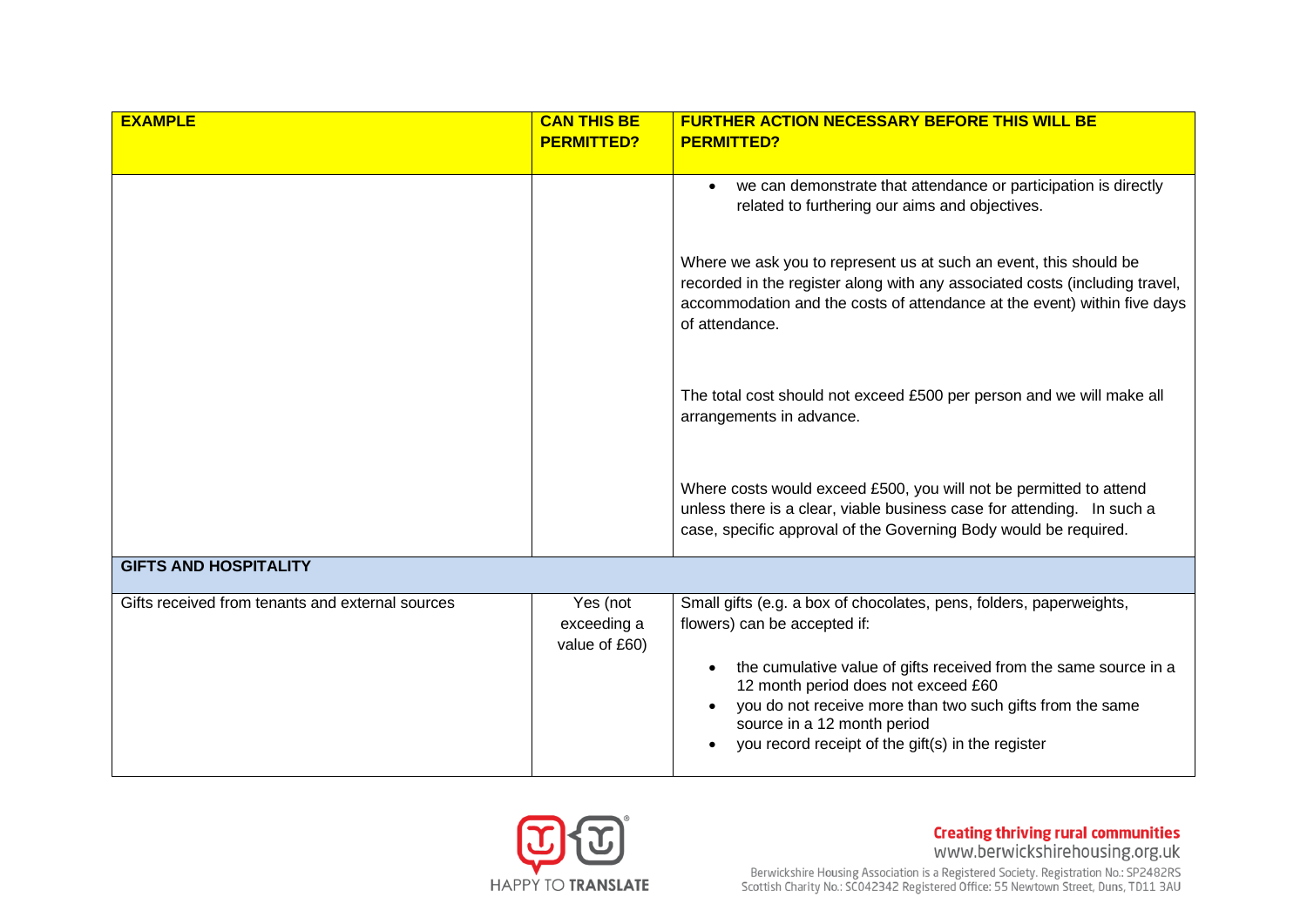| <b>EXAMPLE</b>                                                                                                                   | <b>CAN THIS BE</b>                        | <b>FURTHER ACTION NECESSARY BEFORE THIS WILL BE</b>                                                                                                                                                                                                                                                                                                                                                                                                                                                                                                                                                                                                                                                                                                                                                              |
|----------------------------------------------------------------------------------------------------------------------------------|-------------------------------------------|------------------------------------------------------------------------------------------------------------------------------------------------------------------------------------------------------------------------------------------------------------------------------------------------------------------------------------------------------------------------------------------------------------------------------------------------------------------------------------------------------------------------------------------------------------------------------------------------------------------------------------------------------------------------------------------------------------------------------------------------------------------------------------------------------------------|
|                                                                                                                                  | <b>PERMITTED?</b>                         | <b>PERMITTED?</b>                                                                                                                                                                                                                                                                                                                                                                                                                                                                                                                                                                                                                                                                                                                                                                                                |
|                                                                                                                                  |                                           |                                                                                                                                                                                                                                                                                                                                                                                                                                                                                                                                                                                                                                                                                                                                                                                                                  |
|                                                                                                                                  |                                           | You should not normally accept other gifts and should decline any gifts<br>with a value of more than £60 unless to do so would cause offence or<br>otherwise damage our reputation. In these cases you must:<br>Advise the donor that the gift will be donated to charity or will<br>form part of our annual charity fund raising activities<br>Record the gift and the action taken in the register within five<br>days<br>You should not regularly accept gifts from the same source and never<br>more than twice from the same source within a 12 month period. The<br>total cumulative value of gifts received from the same source over the<br>course of a year must never exceed £60.<br>You should also record any offers that you decline and the reasons for<br>this, in the register within five days. |
| Gifts given from us to one of our people or received by<br>one of our people from external sources to mark special<br>occasions. | Yes (not<br>exceeding a<br>value of £125) | Gifts from the organisation to our people can be permitted in cases where<br>it is to mark a special occasion or significant events including:<br>Family events (e.g. marriage, milestone birthday, birth of a child),<br>Retirement<br>Leaving the organisation<br>$\bullet$<br>These must be recorded in the relevant register and the value of such<br>gifts will not normally exceed £125.<br>Please note, that this does not include collections by our people using<br>their own personal funds to mark special occasions. These are always<br>permitted with no requirement to declare. For staff, contractual terms                                                                                                                                                                                      |

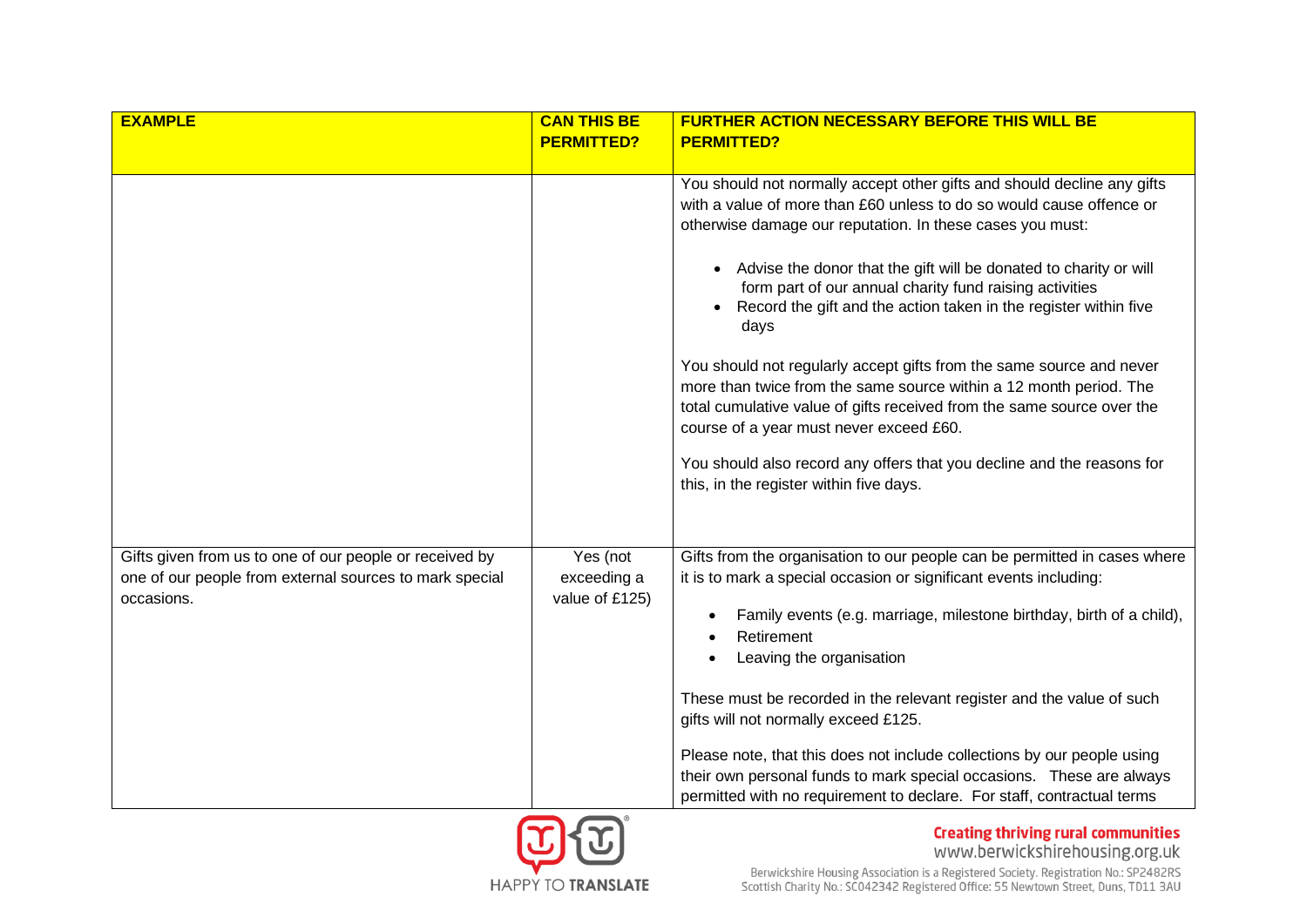| <b>EXAMPLE</b>                                                                              | <b>CAN THIS BE</b>                            | <b>FURTHER ACTION NECESSARY BEFORE THIS WILL BE</b>                                                                                                                                                                                                                                                                                                                                                                                                                                                                                                                                                                                                                                                                                                                                                                          |
|---------------------------------------------------------------------------------------------|-----------------------------------------------|------------------------------------------------------------------------------------------------------------------------------------------------------------------------------------------------------------------------------------------------------------------------------------------------------------------------------------------------------------------------------------------------------------------------------------------------------------------------------------------------------------------------------------------------------------------------------------------------------------------------------------------------------------------------------------------------------------------------------------------------------------------------------------------------------------------------------|
|                                                                                             | <b>PERMITTED?</b>                             | <b>PERMITTED?</b>                                                                                                                                                                                                                                                                                                                                                                                                                                                                                                                                                                                                                                                                                                                                                                                                            |
|                                                                                             |                                               | may be in place that dictate the value of any gift upon retirement/long<br>service.                                                                                                                                                                                                                                                                                                                                                                                                                                                                                                                                                                                                                                                                                                                                          |
| Hospitality associated with our business and that of its<br>partners                        | Yes (when not<br>exceeding a<br>value of £60) | Modest hospitality, such as a sandwich lunch or networking event, is<br>permitted and does not need to be recorded<br>All other hospitality up to a value of £60 is permitted but must be<br>recorded in the register, along with an estimation of the value of<br>hospitality received, within five days of attendance.<br>You should not accept invitations with a value that is greater than £60,<br>unless you have prior approval from the Governing Body. The type of<br>hospitality offered will also be taken into consideration, e.g. we will not<br>normally accept invitations to sporting events, concerts, golf tournaments<br>etc.<br>In this case, the reason for acceptance must also be included in the<br>register and countersigned by the Chief Executive Officer or the Chair of<br>the Governing Body. |
| Our people seeking donations from our<br>contractors/suppliers when fundraising for charity | Yes                                           | This is permitted provided:<br>Approval is gained from Executive Team prior to making any<br>approach<br>Any donations received are recorded in the register                                                                                                                                                                                                                                                                                                                                                                                                                                                                                                                                                                                                                                                                 |

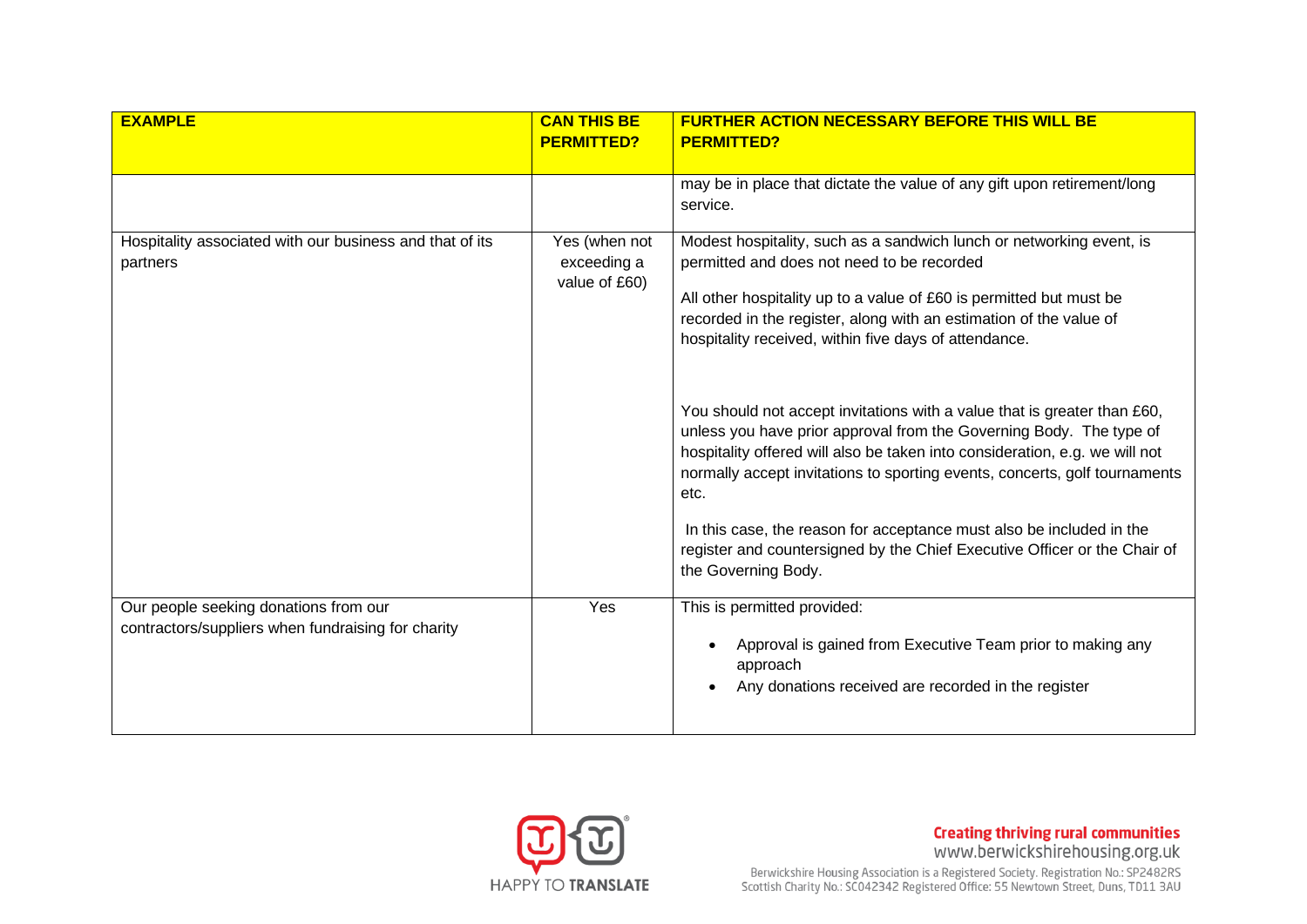| <b>EXAMPLE</b>                                                                                                                                       | <b>CAN THIS BE</b>          | <b>FURTHER ACTION NECESSARY BEFORE THIS WILL BE</b>                                                                                                                                                                                                                                                                                                                                                                                                                                                                                                                                         |
|------------------------------------------------------------------------------------------------------------------------------------------------------|-----------------------------|---------------------------------------------------------------------------------------------------------------------------------------------------------------------------------------------------------------------------------------------------------------------------------------------------------------------------------------------------------------------------------------------------------------------------------------------------------------------------------------------------------------------------------------------------------------------------------------------|
|                                                                                                                                                      | <b>PERMITTED?</b>           | <b>PERMITTED?</b>                                                                                                                                                                                                                                                                                                                                                                                                                                                                                                                                                                           |
|                                                                                                                                                      |                             | We recognise our social responsibility and promote charity fundraising by<br>the organisation and our people. We have a separate policy that sets<br>out our approach to supporting other charities.                                                                                                                                                                                                                                                                                                                                                                                        |
| <b>PROCURING GOODS/SERVICES</b>                                                                                                                      |                             |                                                                                                                                                                                                                                                                                                                                                                                                                                                                                                                                                                                             |
| Sale of our interest (whole or part) in a property to<br>someone affected by this policy via LIFT, HomeBuy; Help<br>to Buy or other LCHO scheme      | Yes                         | This is permitted, provided:<br>Our policy and procedures are followed<br>The prospective purchaser should play no part in the processing<br>of the transaction by the organisation<br>It is declared and recorded in the register within five days of the<br>missives being concluded confirming the process followed.                                                                                                                                                                                                                                                                     |
| The organisation entering into a contract with an<br>organisation where one of our people, or someone<br>connected to them, has significant control. | No (in almost all<br>cases) | This is not permitted in almost all circumstances. We could only<br>consider this where:<br>The person affected by this policy is not involved in any part of<br>the procurement process or decision<br>The appointment is approved by the Governing Body which is<br>satisfied that the appointment is reasonable in the circumstances<br>There is no reasonable alternative (e.g. because of geography or<br>the specialist nature of the goods/services)<br>In such rare circumstances, the appointment would be recorded in the<br>register along with details of the process followed. |

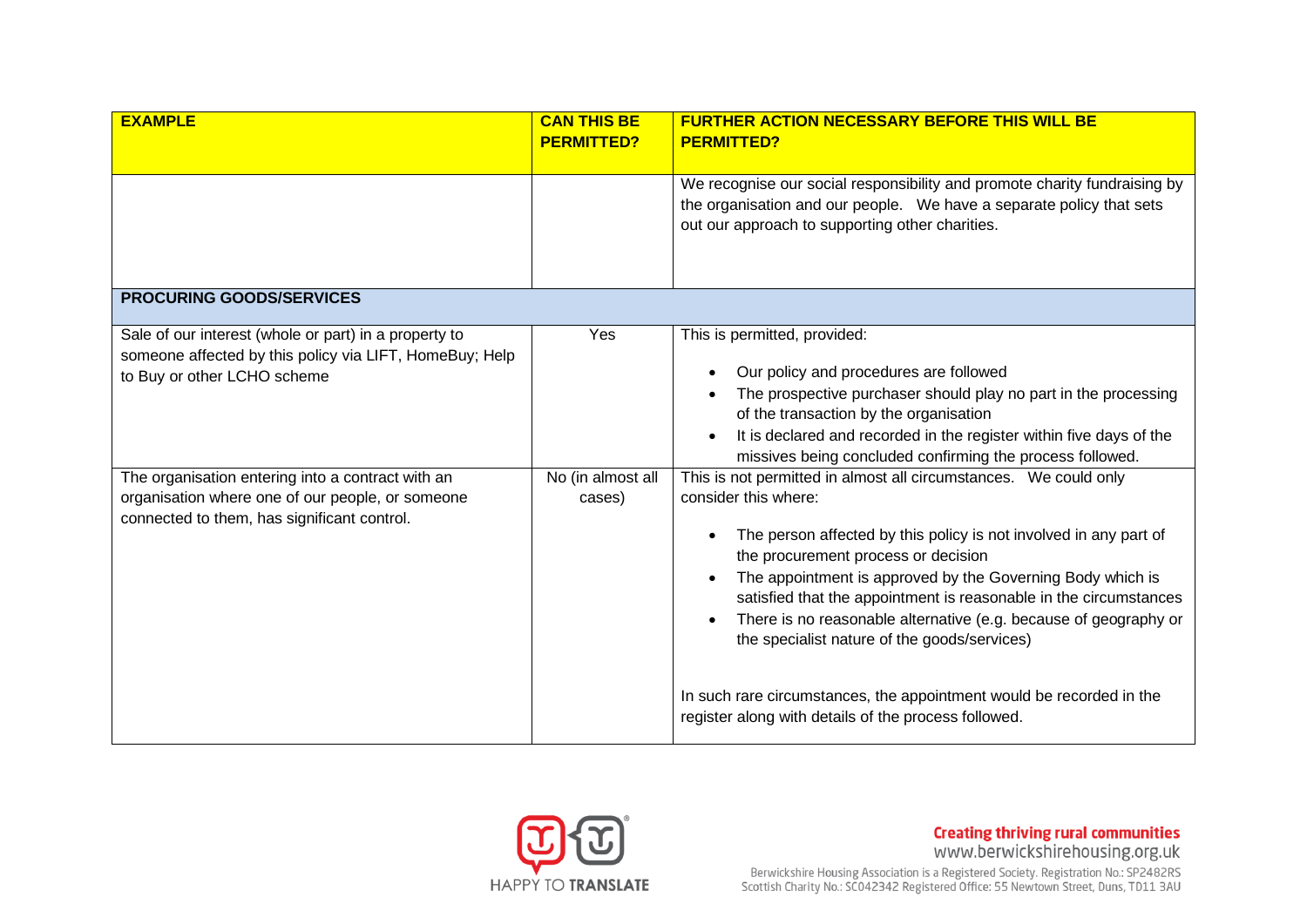| <b>EXAMPLE</b>                                                                                                                                                   | <b>CAN THIS BE</b><br><b>PERMITTED?</b> | <b>FURTHER ACTION NECESSARY BEFORE THIS WILL BE</b><br><b>PERMITTED?</b>                                                                                                                                                                                                                                                                                                                                                                                                                    |
|------------------------------------------------------------------------------------------------------------------------------------------------------------------|-----------------------------------------|---------------------------------------------------------------------------------------------------------------------------------------------------------------------------------------------------------------------------------------------------------------------------------------------------------------------------------------------------------------------------------------------------------------------------------------------------------------------------------------------|
| The purchase of land or other assets from anyone who is,<br>or has been in the last twelve months, one of our people<br>or who is connected to one of our people | No (in almost all<br>cases)             | This cannot be permitted in almost all cases.<br>The only exception would be if you were referred to us under the Scottish<br>Government's Mortgage to Rent scheme, where this would be permitted<br>provided:<br>Our policy and procedures are followed<br>The prospective seller plays no part in the decision to purchase<br>the property or the processing of the transaction by the<br>organisation<br>It is declared and recorded in the register within five days upon<br>conclusion |
| The purchase of goods/services from our<br>suppliers/contractors by one of our people                                                                            | Yes                                     | This should normally be avoided, and will only be potentially permitted if<br>the procedure identified in Section 4 is followed                                                                                                                                                                                                                                                                                                                                                             |

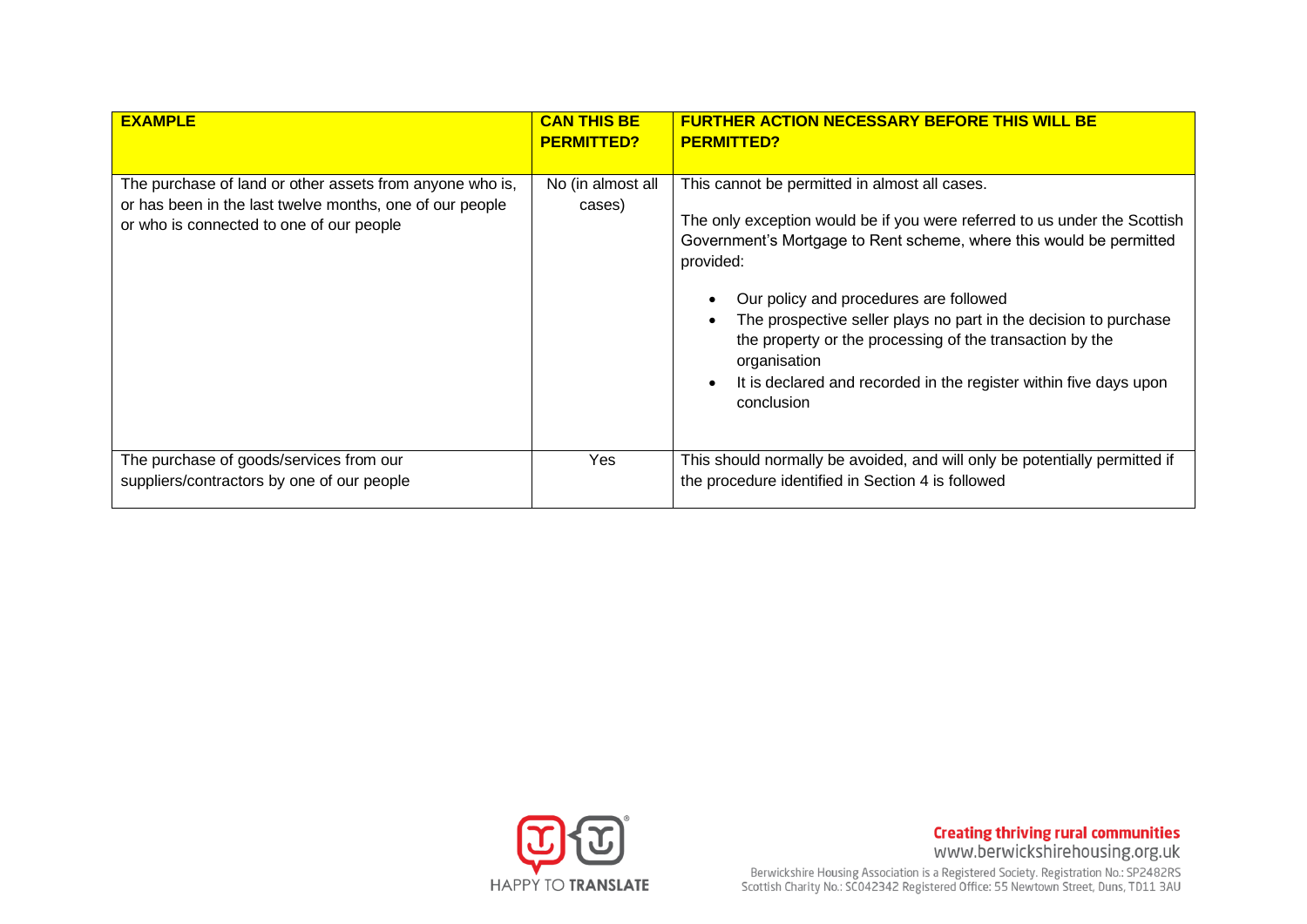

**Creating thriving rural communities** www.berwickshirehousing.org.uk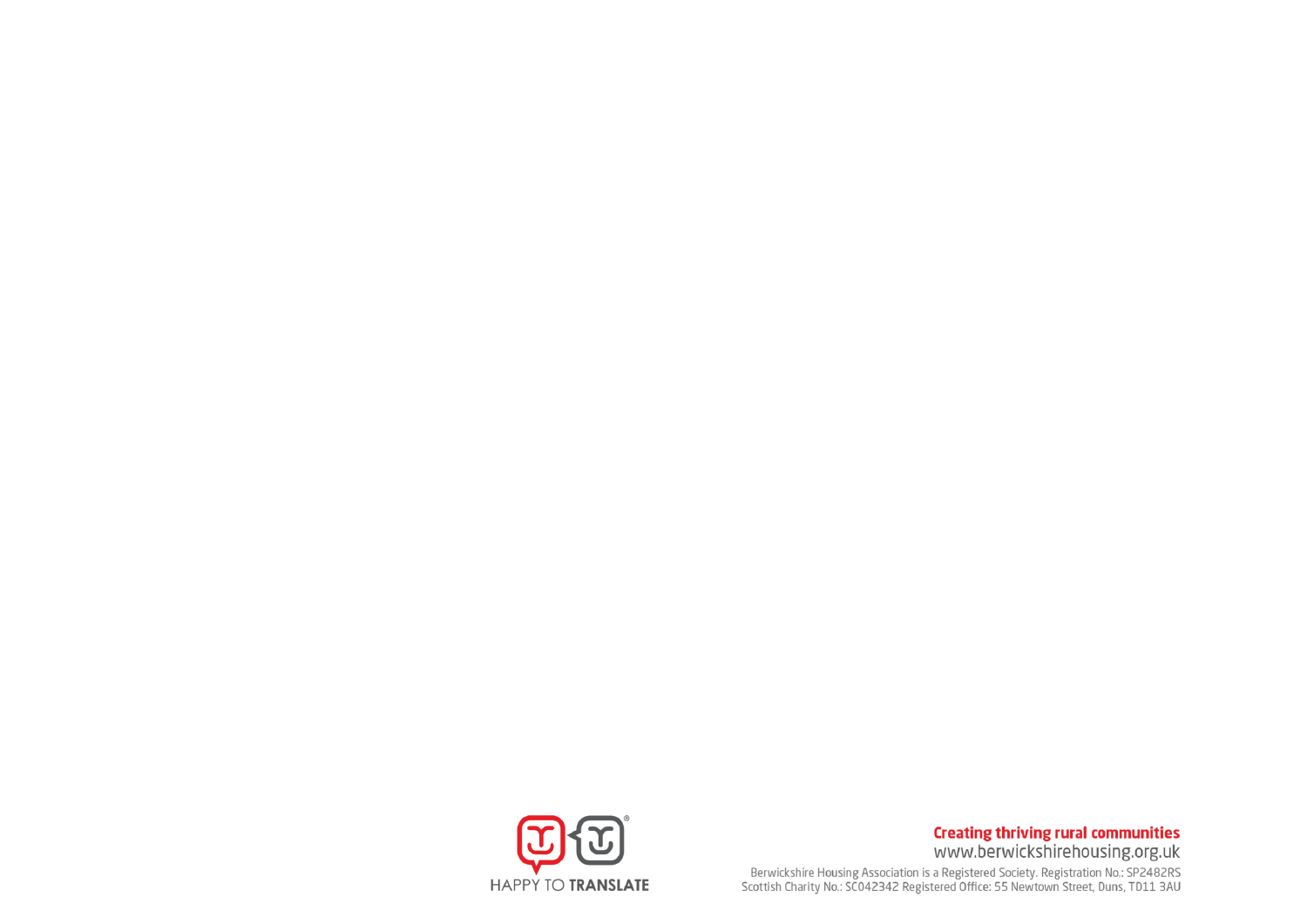# **Appendix B - Schedule of Registers to be Maintained by RSLs**

*This Schedule is intended to assist RSLs in ensuring that all necessary Registers are established and maintained. It is not intended to be prescriptive and is not an exhaustive list of all registers you must hold. Some RSLs may choose to maintain additional Registers or to hold combined Registers (e.g. Assets and Disposals; Interests, Entitlements, Benefits, Gifts and Hospitality). Care should be taken to ensure that the title and purpose of Registers is clear to avoid any confusion over what/where something should be recorded.*

| <b>Register</b>                                 | <b>Content</b>                                                                                                                                                                                                                                                            | <b>Notes</b>                                                                                                                                                                                                                                                                                                                       | <b>Required by</b> | Public <sup>6</sup> |
|-------------------------------------------------|---------------------------------------------------------------------------------------------------------------------------------------------------------------------------------------------------------------------------------------------------------------------------|------------------------------------------------------------------------------------------------------------------------------------------------------------------------------------------------------------------------------------------------------------------------------------------------------------------------------------|--------------------|---------------------|
| Shareholding<br>Members (Full)                  | Names and addresses of all<br>shareholding members; their<br>e-mail addresses; the share<br>held and its value; date name<br>entered and, where<br>appropriate) date<br>membership ceased;<br>statement of any other<br>property held by the member<br>in the association |                                                                                                                                                                                                                                                                                                                                    | Rule 64            | <b>No</b>           |
| Shareholding<br><b>Members</b><br>(Abbreviated) | Names and addresses of all<br>shareholding members; their<br>e-mail addresses; date name<br>entered and, where<br>appropriate) date<br>membership ceased                                                                                                                  | Whilst the register is not publicly<br>available, Rule 81 states: "Any Member<br>or person having a financial interest in<br>the Association can inspect their own<br>account. They may also inspect the<br>second copy of the Register of Members<br>which shall be made available to them<br>for inspection within 7 days of the | Rule 65            | <b>No</b>           |

 $6$  Maybe on request at RSL office; this column indicates whether there is a requirement (statutory, requlatory or other) to make publicly available – with particular reference to the Publication Scheme requirements under FOI. Associations may choose to give access to other Registers

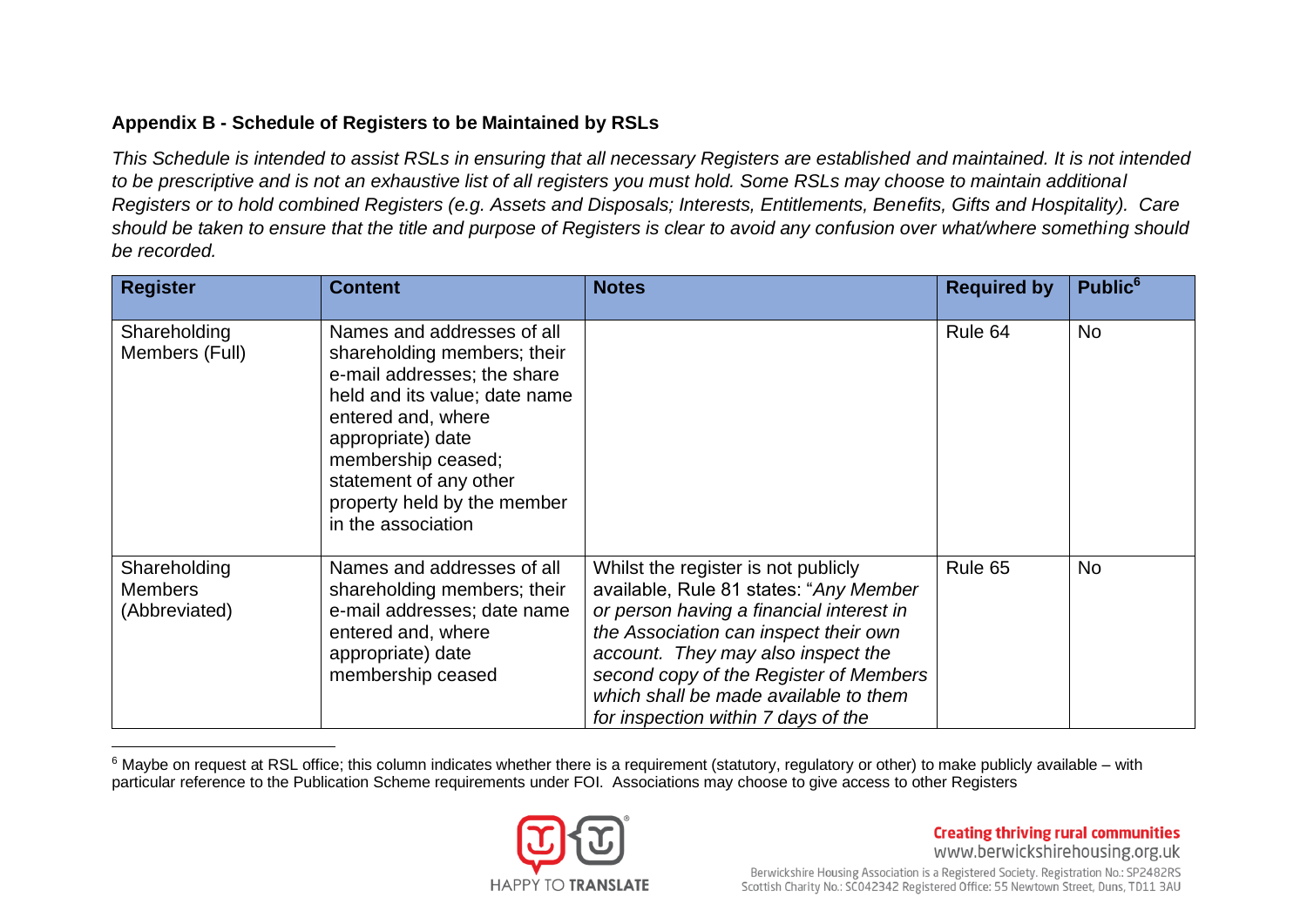| <b>Register</b>       | <b>Content</b>                                                               | <b>Notes</b>                                                                                                                                                                                                                                                                                                                                                                                                                  | <b>Required by</b>                                                                         | Public <sup>6</sup>    |
|-----------------------|------------------------------------------------------------------------------|-------------------------------------------------------------------------------------------------------------------------------------------------------------------------------------------------------------------------------------------------------------------------------------------------------------------------------------------------------------------------------------------------------------------------------|--------------------------------------------------------------------------------------------|------------------------|
|                       |                                                                              | request of a Member or eligible person.<br>The books must be available for<br>inspection at the place they are kept at<br>all reasonable hours. The Committee<br>may set conditions for inspecting the<br>books."                                                                                                                                                                                                             |                                                                                            |                        |
| <b>Office Bearers</b> | Names and addresses;<br>positions held; date<br>appointed to and left office | Regulatory Framework requires the<br>publication (via website) of the<br>membership of the Governing Body,<br>Office Bearers and length of service.<br>Please note that whilst Rule 64 requires<br>addresses to be kept on the register,<br>there is no requirement to make these<br>public.                                                                                                                                  | Rule 64<br>Regulatory<br>Framework                                                         | Yes (not<br>addresses) |
| <b>Interests</b>      | Register of all declarations of<br>interest made by GBMs and<br><b>Staff</b> | Should be maintained only for current<br>GBMs and current staff but records<br>should be retained for 12 months in<br>case of any retrospective application<br>and to ensure that any decisions taken<br>in the twelve months following a<br>resignation/ retiral are informed by<br>interests declared.<br>The Chair should make an annual report<br>to the GB to confirm that the register<br>has been reviewed by him/her. | Regulatory<br>Framework<br><b>EPB</b><br>Annual<br>Report<br>required by<br><b>EPB 4.7</b> | Yes                    |

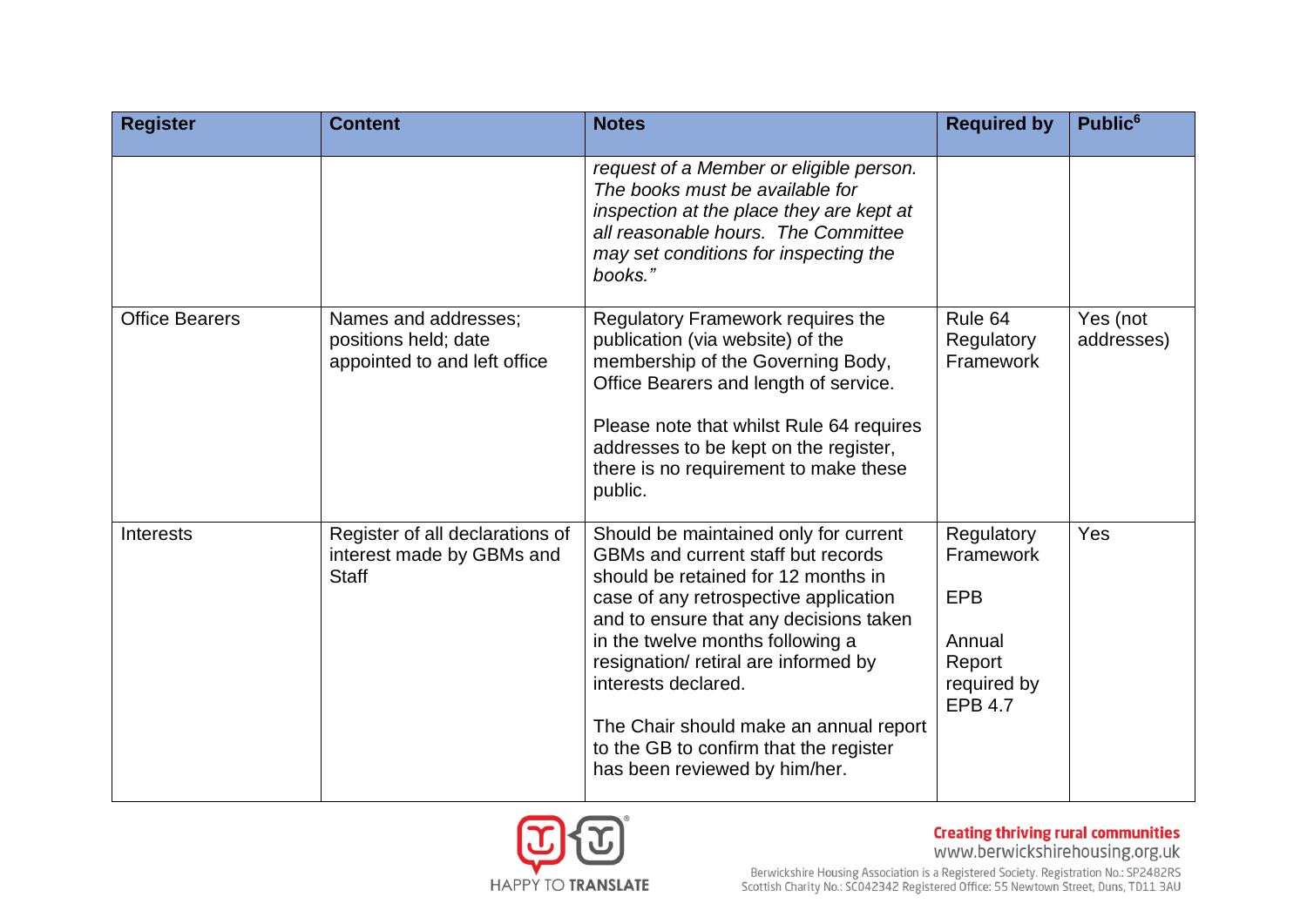| <b>Register</b>                                                      | <b>Content</b>                                                                                                                 | <b>Notes</b>                                                                                                                                                                                                                                                                                                                                                                                                                                                                                                                                                                                           | <b>Required by</b>                                      | Public <sup>6</sup> |
|----------------------------------------------------------------------|--------------------------------------------------------------------------------------------------------------------------------|--------------------------------------------------------------------------------------------------------------------------------------------------------------------------------------------------------------------------------------------------------------------------------------------------------------------------------------------------------------------------------------------------------------------------------------------------------------------------------------------------------------------------------------------------------------------------------------------------------|---------------------------------------------------------|---------------------|
| Entitlements,<br>Payments, Benefits,<br><b>Gifts and Hospitality</b> | Register of all payments and<br>benefits; gifts offered,<br>received and declined by<br><b>GBMs and staff</b>                  | Include all/any payments and benefits<br>received that are NOT covered by the<br>terms of a contract of employment or<br>policy (e.g. expenses).<br>Include description and estimated value<br>as well as donor and recipient; where<br>relevant, also record destination of gift<br>(e.g. retained by individual; shared with<br>colleagues; included in Christmas raffle)<br>Include description and estimated value<br>as well as donor and recipient; where<br>relevant, also record destination of gift<br>(e.g. retained by individual; shared with<br>colleagues; included in Christmas raffle) | Regulatory<br>Framework<br><b>EPB</b>                   | <b>No</b>           |
| Use of Seal                                                          | Schedule of all occasions<br>when Seal is used; purpose<br>of use and names of those<br>signing                                |                                                                                                                                                                                                                                                                                                                                                                                                                                                                                                                                                                                                        | Rule <sub>63</sub>                                      | <b>No</b>           |
| Complaints                                                           | Register of all complaints<br>received; outcomes and any<br>consequent action                                                  | Individuals should not be identified;<br>complaints listed according to category<br>e.g. repairs, ASB, allocations                                                                                                                                                                                                                                                                                                                                                                                                                                                                                     | Complaints<br>Policy/<br>Procedure                      | <b>No</b>           |
| <b>Assets</b>                                                        | Schedule of all moveable and<br>heritable property owned by<br>the association or in which it<br>has an interest: description; |                                                                                                                                                                                                                                                                                                                                                                                                                                                                                                                                                                                                        | Financial<br><b>Regulations</b><br>Audit<br>Requirement | <b>No</b>           |

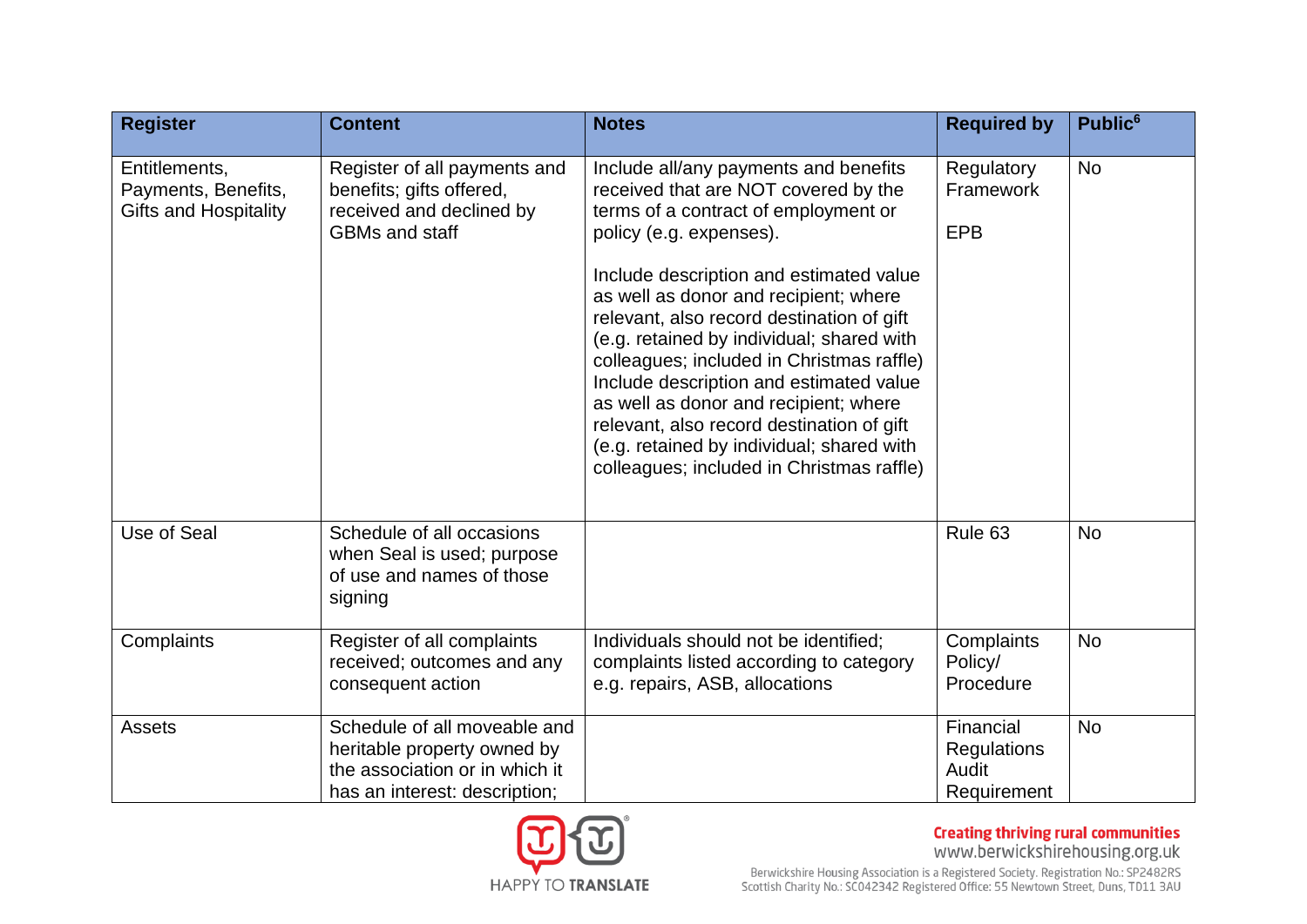| <b>Register</b>    | <b>Content</b>                                                                                                                                          | <b>Notes</b> | <b>Required by</b>                                                                    | Public <sup>6</sup> |
|--------------------|---------------------------------------------------------------------------------------------------------------------------------------------------------|--------------|---------------------------------------------------------------------------------------|---------------------|
|                    | date of purchase; value (book<br>and insurance); date and<br>method of disposal (where<br>relevant)                                                     |              |                                                                                       |                     |
| <b>Title Deeds</b> | List of title deeds; brief<br>description and insurance<br>value; details of where deeds<br>retained                                                    |              | Asset<br>Management<br>Policy<br>Financial<br>Regulations<br>Insurance<br>Requirement | <b>No</b>           |
| <b>Disposals</b>   | Schedule of all asset<br>disposals; authorisation to<br>dispose (including from<br>SHR); value; direction of<br>disposal and application of<br>proceeds |              | Audit<br>Requirement<br>Asset<br>Management<br>Policy<br>Financial<br>Regulations     | <b>No</b>           |
| Loans              | Part 1: Schedule of all loans<br>outstanding to be repaid by<br>the association; capital<br>borrowed; security provided;<br>lender; repayment term      |              | Rule 65                                                                               | <b>No</b>           |

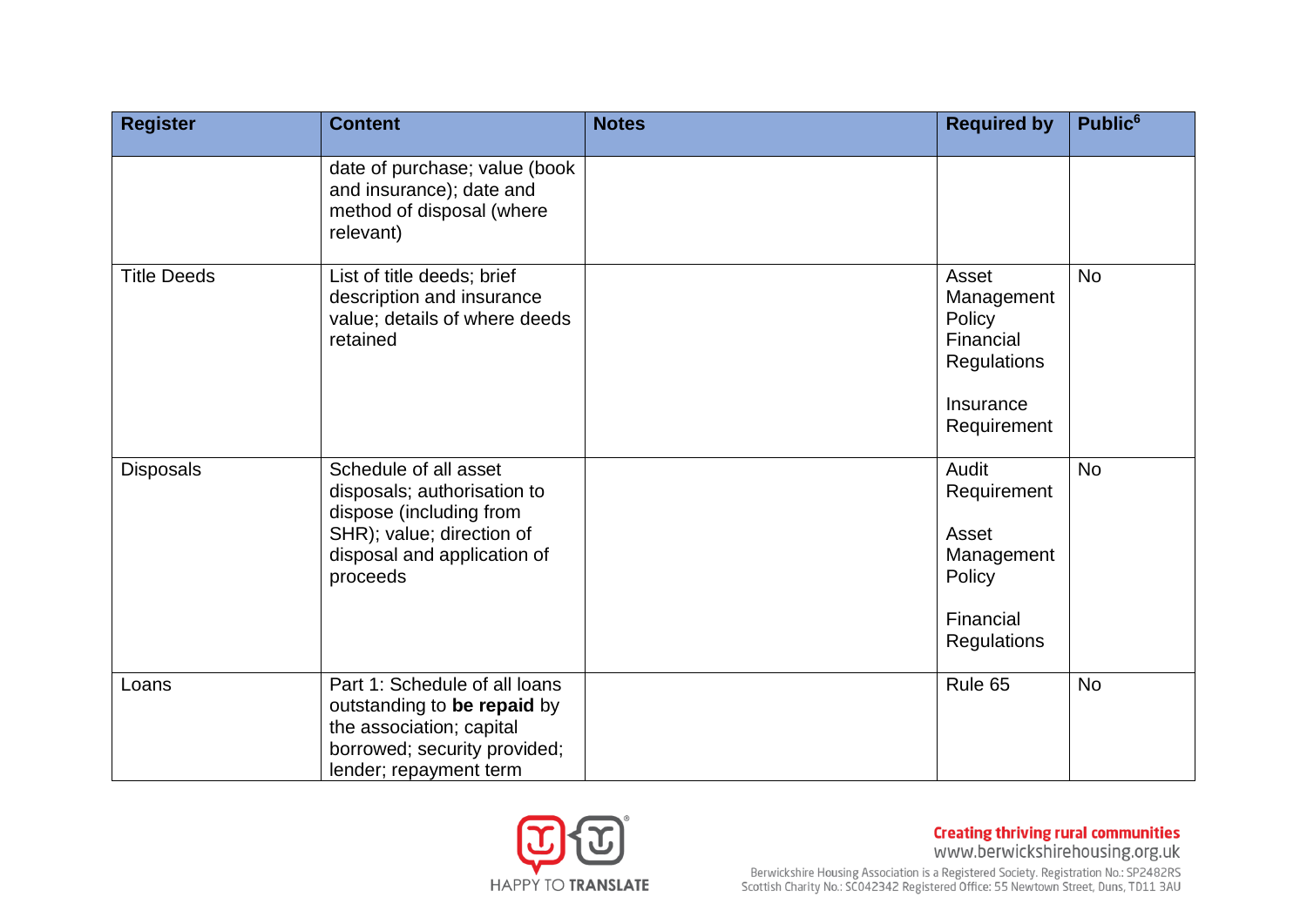| <b>Register</b>  | <b>Content</b>                                                                                            | <b>Notes</b>                                                                                                  | <b>Required by</b>                         | Public <sup>6</sup> |
|------------------|-----------------------------------------------------------------------------------------------------------|---------------------------------------------------------------------------------------------------------------|--------------------------------------------|---------------------|
|                  | Part 2: Schedule of any loans<br>made by the association                                                  |                                                                                                               |                                            |                     |
| Contracts        | Schedule of all contracts<br>entered into by the<br>association; purpose; value;<br>duration              |                                                                                                               | Procurement<br>Reform<br>(Scotland)<br>Act | Yes                 |
| Fraud            | Schedule of all instances of<br>detected/attempted fraud                                                  | Available for review by external and<br>internal auditors; reported quarterly to<br><b>Audit Committee/GB</b> | Financial<br><b>Regulations</b>            | <b>No</b>           |
| <b>Accidents</b> | Schedule of all reported<br>accidents; details of reports<br>made to HSE (where<br>required) and outcomes |                                                                                                               | <b>HSE</b>                                 | <b>No</b>           |